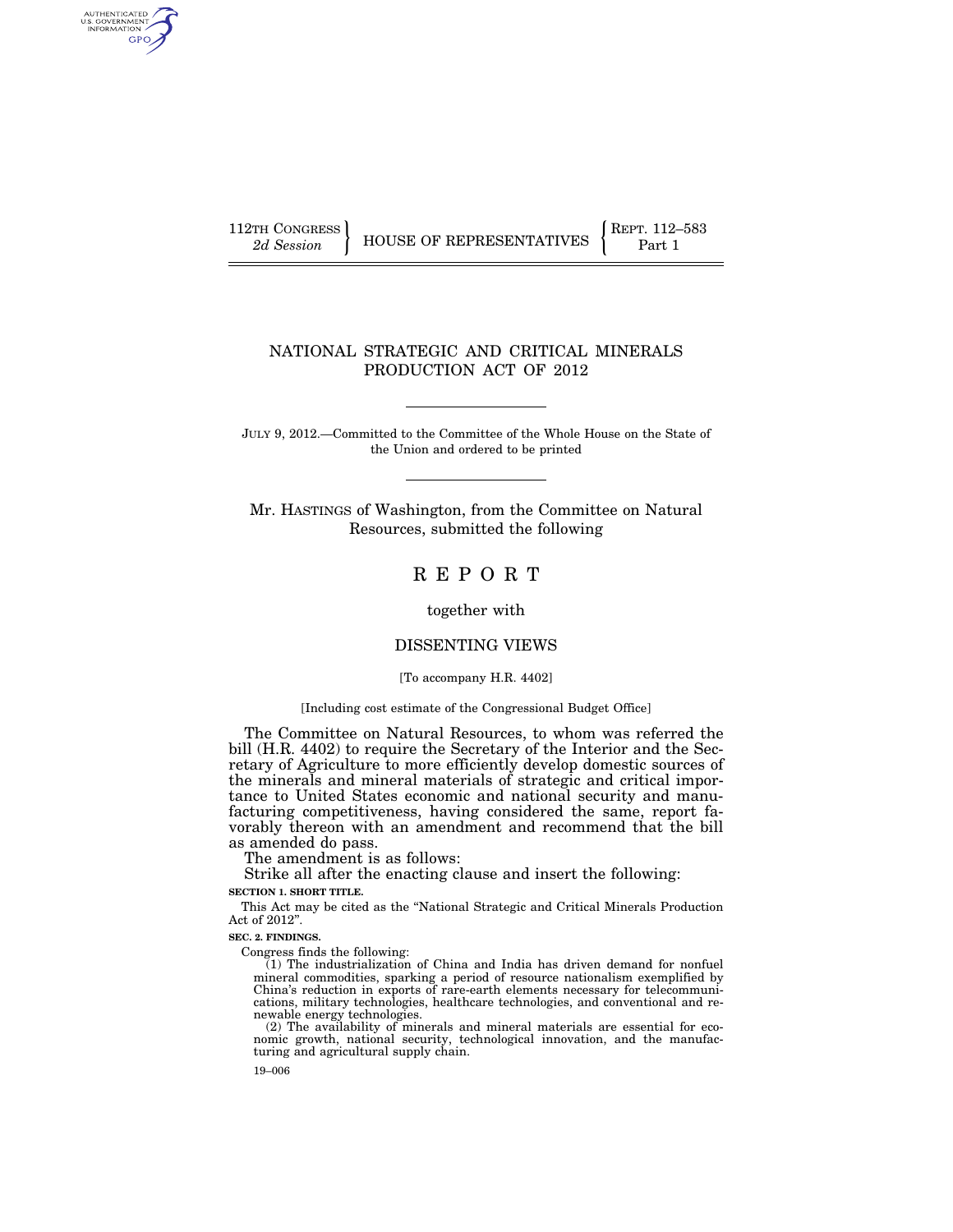(3) The exploration, production, processing, use, and recycling of minerals contribute significantly to the economic well-being, security and general welfare of the Nation.

(4) The United States has vast mineral resources, but is becoming increasingly dependent upon foreign sources of these mineral materials, as demonstrated by the following:

(A) Twenty-five years ago the United States was dependent on foreign sources for 30 nonfuel mineral materials, 6 of which the United States imported 100 percent of the Nation's requirements, and for another 16 commodities the United States imported more than 60 percent of the Nation's needs.

(B) By 2011 the United States import dependence for nonfuel mineral materials had more than doubled from 30 to 67 commodities, 19 of which the United States imported 100 percent of the Nation's requirements, and for another 24 commodities, imported more than 50 percent of the Nation's needs.

(C) The United States share of world wide mineral exploration dollars was 8 percent in 2011, down from 19 percent in the early 1990s.

(D) In the 2012 Ranking of Countries for Mining Investment, out of 25 major mining countries, the United States ranked last with Papua New Guinea in permitting delays, and towards the bottom regarding government take and social issues affecting mining.

#### **SEC. 3. DEFINITIONS.**

In this Act:

(1) STRATEGIC AND CRITICAL MINERALS.—The term ''strategic and critical minerals'' means minerals that are necessary—

(A) for national defense and national security requirements;

(B) for the Nation's energy infrastructure, including pipelines, refining capacity, electrical power generation and transmission, and renewable energy production;

(C) to support domestic manufacturing, agriculture, housing, telecommunications, healthcare, and transportation infrastructure; and

(D) for the Nation's economic security and balance of trade. (2) AGENCY.—The term ''agency'' means any agency, department, or other unit

of Federal, State, local, or tribal government, or Alaska Native Corporation.

(3) MINERAL EXPLORATION OR MINE PERMIT.—The term ''mineral exploration or mine permit'' includes plans of operation issued by the Bureau of Land Management and the Forest Service pursuant to 43 CFR 3809 and 36 CFR 228A respectively.

# **TITLE I—DEVELOPMENT OF DOMESTIC SOURCES OF STRATEGIC AND CRITICAL MINERALS**

#### **SEC. 101. IMPROVING DEVELOPMENT OF STRATEGIC AND CRITICAL MINERALS.**

Domestic mines that will provide strategic and critical minerals shall be considered an ''infrastructure project'' as described in Presidential Order ''Improving Performance of Federal Permitting and Review of Infrastructure Projects'' dated March 22, 2012.

#### **SEC. 102. RESPONSIBILITIES OF THE LEAD AGENCY.**

(a) IN GENERAL.—The lead agency with responsibility for issuing a mineral exploration or mine permit shall appoint a project lead who shall coordinate and consult with other agencies, cooperating agencies, project proponents and contractors to ensure that agencies minimize delays, set and adhere to timelines and schedules for completion of reviews, set clear permitting goals and track progress against those goals.

(b) The lead agency with responsibility for issuing a mineral exploration or mine permit shall determine any such action would not constitute a major Federal action significantly affecting the quality of the human environment within the meaning of the National Environmental Policy Act of 1969 if the procedural and substantive safeguards of the lead agency's permitting process alone, any applicable State per-mitting process alone, or a combination of the two processes together provide an adequate mechanism to ensure that environmental factors are taken into account.

The lead agency with responsibility for issuing a mineral exploration or mine permit shall enhance government coordination on permitting and review by avoiding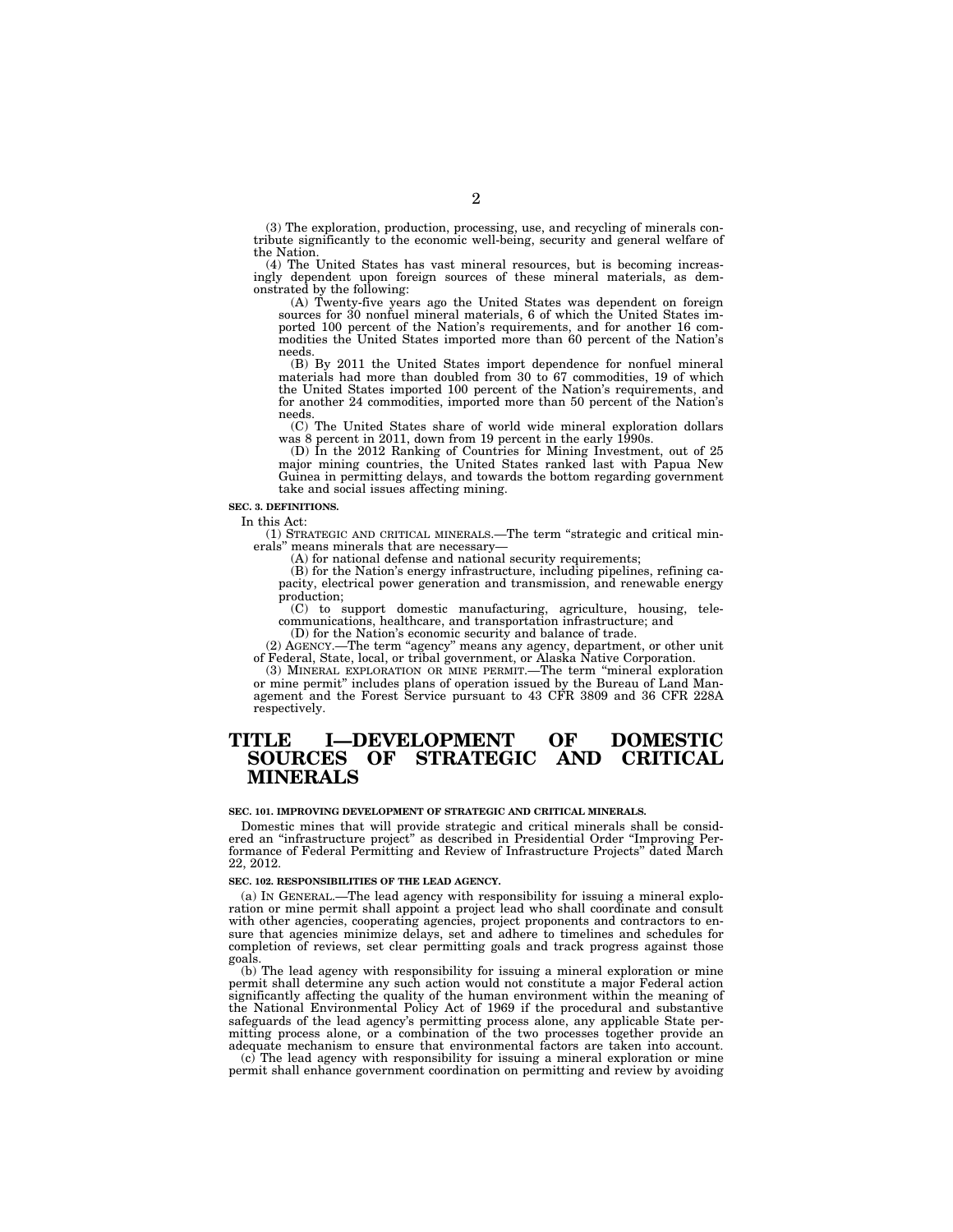duplicative reviews, minimizing paperwork and engaging other agencies and stakeholders early in the process. The lead agency shall consider the following best practices:

(1) Deferring to and relying upon baseline data, analysis and reviews preformed by State agencies with jurisdiction over the proposed project.

(2) Conducting reviews concurrently rather than sequentially to the extent practicable and when such concurrent review will expedite rather than delay a decision.

(d) At the request of a project proponent, the project lead of the agency with responsibility for issuing a mineral exploration or mine permit shall enter into an agreement with the project proponent and other cooperating agencies that sets time limits for each part of the permit review process including the following:

(1) The decision on whether to prepare a document required under the National Environmental Policy Act of 1969.

(2) A determination of the scope of any document required under the National Environmental Policy Act of 1969.

(3) The scope of and schedule for the baseline studies required to prepare a document required under the National Environmental Policy Act of 1969.

(4) Preparation of any draft document required under the National Environmental Policy Act of 1969.

(5) Preparation of a final document required under the National Environmental Policy Act of 1969.

(6) Consultations required under applicable laws.

(7) Submission and review of any comments required under applicable law. (8) Publication of any public notices required under applicable law.

(9) A final or any interim decisions.

(e) In no case should the total review process described in subsection (d) exceed 30 months unless agreed to by the signatories of the agreement.

(f) The lead agency is not required to address agency or public comments that were not submitted during the public comment periods provided by the lead agency or otherwise required by law.

(g) The lead agency will determine the amount of financial assurance for reclamation of a mineral exploration or mining site, which must cover the estimated cost if the lead agency were to contract with a third party to reclaim the operations according to the reclamation plan, including construction and maintenance costs for any treatment facilities necessary to meet Federal, State or tribal environmental standards.

#### **SEC. 103. CONSERVATION OF THE RESOURCE.**

In developing the mineral exploration or mine permit, the priority of the lead agency shall be to maximize the development of the mineral resource, while mitigating environmental impacts, so that more of the mineral resource can be brought to the market place.

#### **SEC. 104. FEDERAL REGISTER PROCESS FOR MINERAL EXPLORATION AND MINING PROJECTS.**

(a) PREPARATION OF FEDERAL NOTICES FOR MINERAL EXPLORATION AND MINE DE-VELOPMENT PROJECTS.—The preparation of Federal Register notices required by law associated with the issuance of a mineral exploration or mine permit shall be delegated to the organization level within the agency responsible for issuing the mineral exploration or mine permit. All Federal Register notices regarding official document availability, announcements of meetings, or notices of intent to undertake an action shall be originated and transmitted to the Federal Register from the office where documents are held, meetings are held, or the activity is initiated.

(b) DEPARTMENTAL REVIEW OF FEDERAL REGISTER NOTICES FOR MINERAL EXPLO-RATION AND MINING PROJECTS.—Absent any extraordinary circumstance or except as otherwise required by any Act of Congress, each Federal Register notice described in subsection (a) shall undergo any required reviews within the Department of the Interior or the Department of Agriculture and be published in its final form in the Federal Register no later than  $30$  days after its initial preparation.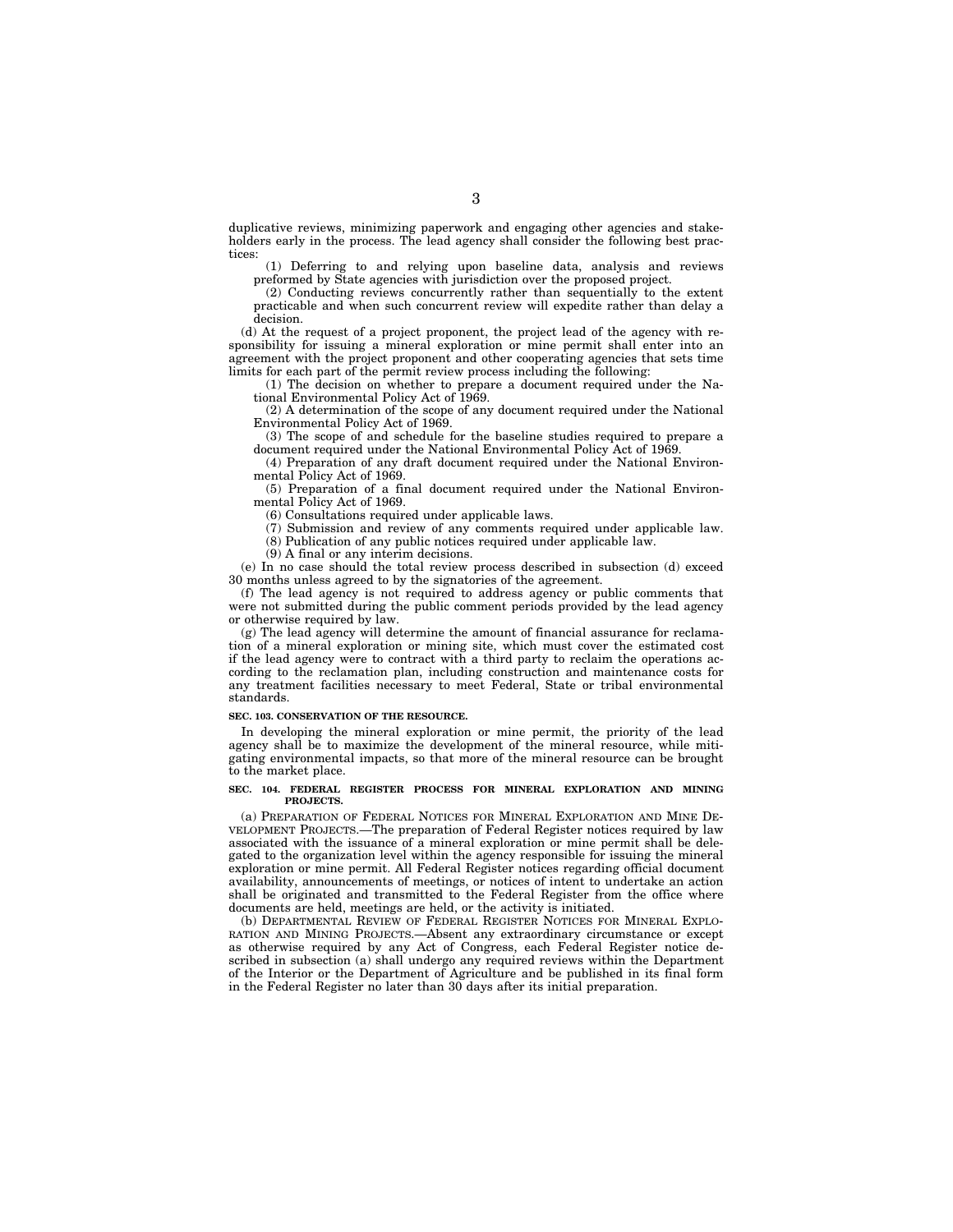# **TITLE II—JUDICIAL REVIEW OF AGENCY AC-TIONS RELATING TO EXPLORATION AND MINE PERMITS**

#### **SEC. 201. DEFINITIONS FOR TITLE.**

In this title the term "covered civil action" means a civil action containing a claim under section 702 of title 5, United States Code, regarding agency action affecting a mineral exploration or mine permit.

#### **SEC. 202. TIMELY FILINGS.**

A covered civil action is barred unless filed no later than the end of the 60-day period beginning on the date of the final Federal agency action to which it relates. **SEC. 203. EXPEDITION IN HEARING AND DETERMINING THE ACTION.** 

The court shall endeavor to hear and determine any covered civil action as expeditiously as possible.

#### **SEC. 204. LIMITATION ON PROSPECTIVE RELIEF.**

In a covered civil action, the court shall not grant or approve any prospective relief unless the court finds that such relief is narrowly drawn, extends no further than necessary to correct the violation of a legal requirement, and is the least intrusive means necessary to correct that violation.

#### **SEC. 205. LIMITATION ON ATTORNEYS' FEES.**

Sections 504 of title 5, United States Code, and 2412 of title 28, United States Code (together commonly called the Equal Access to Justice Act) do not apply to a covered civil action, nor shall any party in such a covered civil action receive payment from the Federal Government for their attorneys' fees, expenses, and other court costs.

#### PURPOSE OF THE BILL

The purpose of H.R. 4402, as ordered reported, is to require the Secretary of the Interior and the Secretary of Agriculture to more efficiently develop domestic sources of the minerals and mineral materials of strategic and critical importance to United States economic and national security and manufacturing competitiveness.

# BACKGROUND AND NEED FOR LEGISLATION

H.R. 4402, the National Strategic and Critical Minerals Production Act of 2012, addresses the most significant roadblock to mineral exploration and development in the United States: permitting timelines. Currently the average timeframe for acquiring permits for domestic mine development on federal lands takes an average of seven to ten years. This needless delay puts the United States at a competitive disadvantage with other mineral rich countries and leaves the U.S. more dependent on foreign sources of minerals and mined materials, including rare earth elements. Today the U.S. is almost 100 percent dependent on China for rare earth elements, even though the U.S. has economic deposits of these mineral resources and at one time had the largest market share in the world. H.R. 4402 builds on successful highway legislation and Administrative guidance on permitting procedures for infrastructure and renewable energy projects by requiring the lead agency to coordinate and effectively communicate with all cooperating agencies, project proponents and other stakeholders. Furthermore, the bill eliminates duplicative analysis, provides for timely filings for litigants, and allows 30 months for the lead agency to prepare, consider and reach a decision on permitting for mine development.

In the 2012 Ranking of Countries for Mining Investment, the United States ranked with Papua New Guinea as last out of 25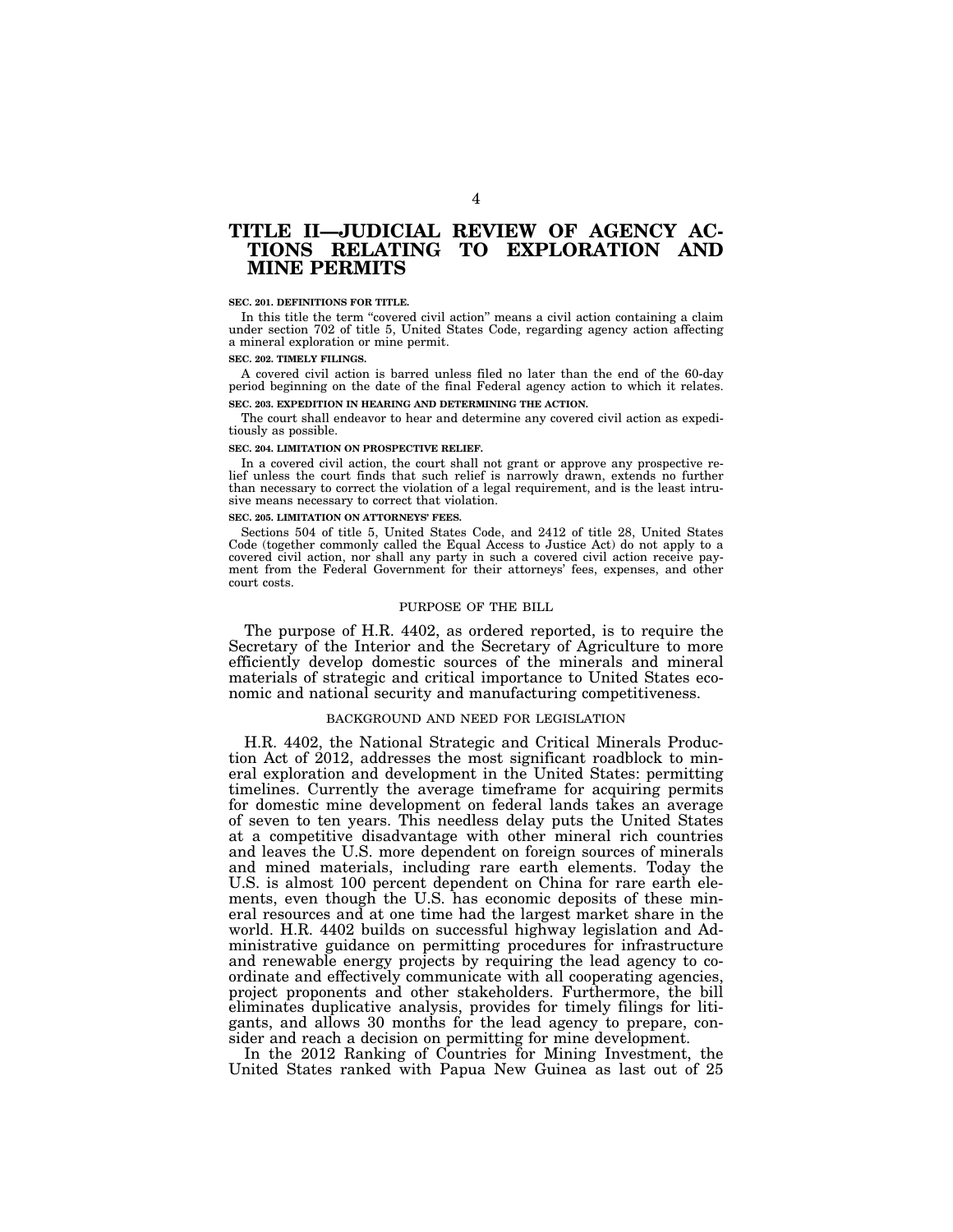major mining countries in permitting delays, and towards the bottom regarding taxes, fees and social issues affecting mining. Permitting timelines for hard rock mines on federal land take the longest of the 25 mineral producing nations. On average it can take seven to ten years or more to acquire all of the permits and to work through litigation brought by environmental groups.

Mineral production is a key economic activity, supplying strategic and critical metals and minerals essential for agriculture, communication, technology, construction, health care, manufacturing, transportation, and the arts. More specifically, strategic metals and metal alloys are an integral component of aerospace, defense, and other critical infrastructure. Minerals are also necessary to satisfy the basic requirements of an individual's well-being: food, clothing, shelter, and a clean, healthy environment.

Mining of mineral resources creates tangible value, introducing new money into the nation's economic system. Additional tangible value is added to the raw mined product through manufacturing, construction, and other uses. Harvesting domestic mineral resources contributes to local economies, creates jobs, and benefits our nation's overall economic security.

According to the National Research Council, one of the primary advantages the United States possesses over its strongest industrial competitors is its domestic resource base. The United States is among the world's largest producers of many important metals and minerals, particularly copper, gold, lead, molybdenum, silver, and zinc, and it still has substantial domestic reserves of these metals. Yet U.S. mineral exploration stagnated or declined during most of the 1990s and 2000s while global mineral exploration trends were strongly positive.

In the early 1990s, the U.S. received 20 percent of the worldwide mineral exploration budget; today it hovers around 8 percent. Without increased domestic exploration, significant declines in U.S. mineral production are unavoidable as present reserves are exhausted. The lack of exploration expenditures and other factors described below has led to an increased import dependency for nonfuel mineral materials. For example 25 years ago the United States was dependent on foreign sources for 30 non-fuel mineral materials, six of which were entirely imported to meet the nation's requirements and another 16 of which were imported to meet more than 60 percent of the nation's needs. By 2011, the U.S. import dependence for non-fuel mineral materials had more than doubled from 30 to 67 commodities, 19 of which the U.S. imported 100 percent of the nation's requirements and for another  $\overline{2}4$  commodities more than 50 percent of the Nation's needs (see Appendix I).

Working through the permitting process also became more cumbersome, as federal and state agencies with land management and regulatory responsibilities over mineral exploration and development projects worked at cross purposes to one another. Legal challenges to National Environmental Policy Act (NEPA) analyses by anti-mining groups also contributed to the delays and uncertainties in obtaining the necessary permits for exploration and development.

For example, a recent (July 2011) analysis of the time required for the Bureau of Land Management (BLM) to prepare NEPA Environmental Impact Statements (EIS) and Supplemental Environ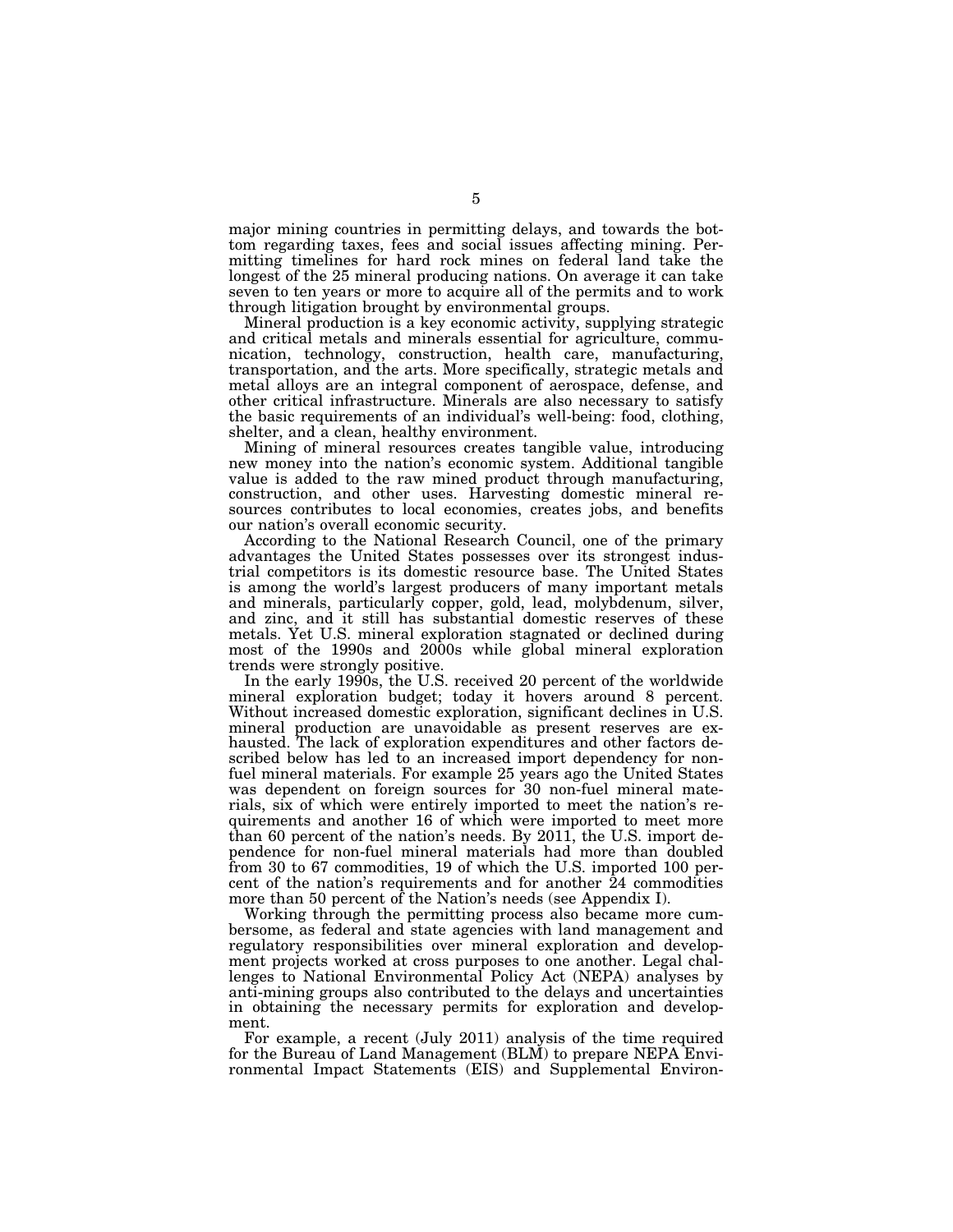mental Impact Statements (SEIS) for mine expansion projects in Nevada, compiled by a mine permitting consultant using data from BLM EIS documents and district office websites, found that the average elapsed time for EIS documents for 11 projects was 53 months and the average elapsed time for SEIS documents for 6 projects was 27 months. These EIS and SEIS documents were for expansion of operations at existing active mine sites, not virgin mine project areas with little existing surface disturbance.

Currently the United States lacks a coherent national policy to assure domestic availability of minerals essential for national economic well-being, national security, and global economic competitiveness. The nation's dependence on China for rare-earth elements and rare metals, elements necessary for telecommunications, military technologies, health-care technologies, and conventional and renewable energy technologies, is the most prominent example. The United States recently joined with Japan and the European Union to file a complaint with the World Trade Organization over China's policy of restricting exports of these important mineral resources, resources that we have in economic quantities in our own country.

H.R. 4402 deliberately contains a broad definition of ''strategic and critical minerals'' to allow for the greatest flexibility over time. In 2006, prior to the world-wide economic downturn, there was great concern over the future availability of platinum group metals and copper. At the time, projections in the demand for copper indicated that by 2016 30 large-scale copper deposits would have to come on line to meet world-wide demand; there were not enough copper deposits in the pipeline to make up for the projected demand curve. The economic downturn in 2008 and the delayed economic recovery have pushed the 2016 copper supply demand threshold further into the future.

Even sand and gravel and other construction mineral materials can be in short supply or not available, as the United States Geological Survey discovered in 2009 during the ''Great California Shakeout," the first simulated major earthquake emergency response exercise conducted in Southern California. In its assessment of the scope of damage and the materials needed for reconstruction, the agency discovered there were not enough sand and gravel and other construction materials available in the region to meet the affected area's needs.

In the current mineral commodity market environment, most people are focused on rare earths and China's restriction on the exports of those metals. Consequently, they want to restrict the definition of ''strategic and critical minerals'' to only include rare earths and a small number of other commodities. However, any mineral commodity can be in short supply at any given time and the United States needs to have the flexibility to allow for access to and development of those commodities that occur in economic quantities in this country.

Finally, the President has recognized the problems associated with long permitting time-frames for infrastructure and renewable energy projects and has issued guidance documents requiring coordination and timely processing of permits to be issued by federal agencies with regulatory responsibilities for the project proponents to be able to begin construction in a timely manner. This legislation builds on this precedent set by the Administration by applying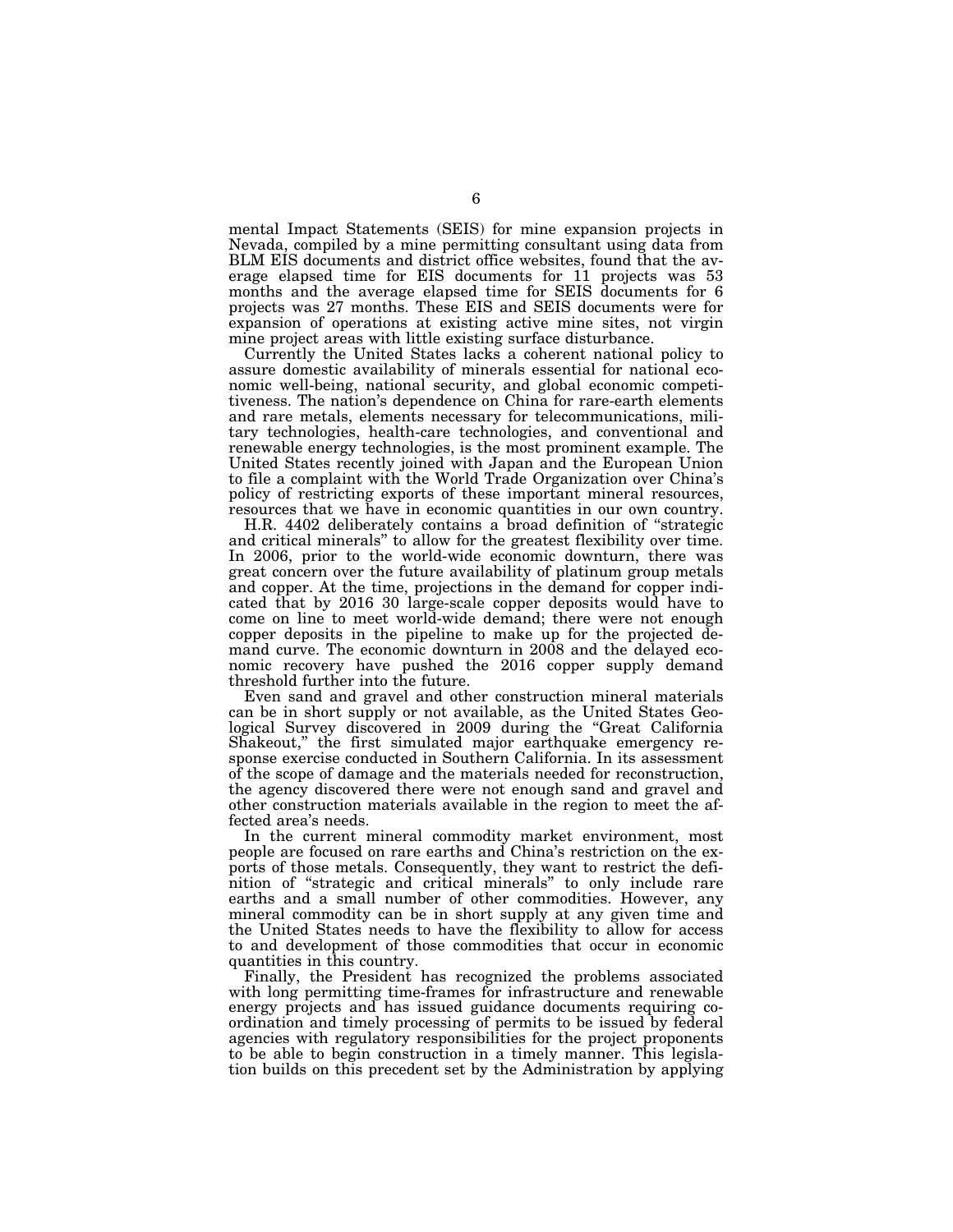the principles outlined in the guidance documents to mineral exploration and development projects.

During Full Committee consideration of H.R. 4402, Congressman Mark Amodei (R–NV) offered a technical amendment to Title 1 of Section 102, which was adopted by voice vote.

# COMMITTEE ACTION

H.R. 4402 was introduced on April 19, 2012, by Congressman Mark Amodei (R–NV). The bill was primarily referred to the Committee on Natural Resources, and within the Committee to the Subcommittee on Energy and Mineral Resources. The bill was also referred to the Committee on the Judiciary. On April 26, 2012, the Subcommittee on Energy and Mineral Resources held a hearing on the bill. On May 16, 2012, the Full Natural Resources Committee met to consider the bill. The Subcommittee on Energy and Mineral Resources was discharged by unanimous consent. Congressman Amodei offered amendment designated .001 to the bill; the amendment was adopted by voice vote. Congressman Raúl Grijalva (D-AZ) offered amendment designated .003 to the bill; the amendment was not adopted by voice vote. Congressman Paul Tonko (D–NY) offered amendment designated .001 to the bill; the amendment was not adopted by a bipartisan roll call vote of 12 to 19, as follows: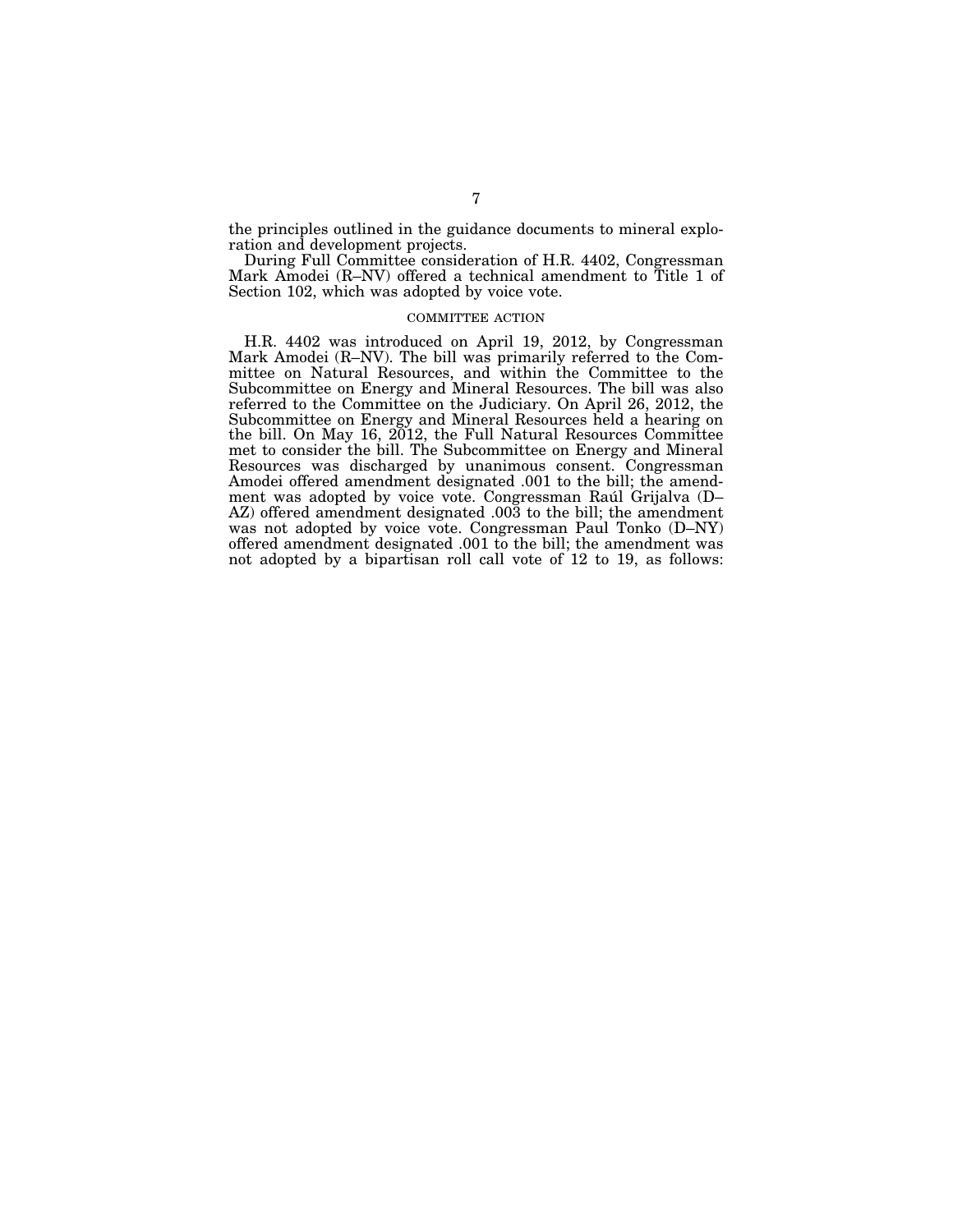# **Committee on Natural Resources**<br>U.S. House of Representatives<br> $112^{\text{th}}$  Congress

Date: May 16, 2012

Recorded Vote #: 17

Meeting on / Amendment: HR 4402- An amendment offered by Mr. Tonko.001 was NOT AGREED TO by a roll call vote of 12 yeas and 19 nays.

| <b>MEMBERS</b>            | Yea         | Nay         | Pres | <b>MEMBERS</b>      | Yea | Nav                       | Pres |
|---------------------------|-------------|-------------|------|---------------------|-----|---------------------------|------|
| Mr. Hastings, WA Chairman |             | Х           |      | Mr. Heinrich, NM    |     |                           |      |
| Mr. Markey, MA Ranking    |             |             |      | Mr. Benishek, MI    |     | $\mathbf x$               |      |
| Mr. Young, AK             |             | X           |      | Mr. Lujan, NM       | Х   |                           |      |
| Mr. Kildee, MI            | X           |             |      | Mr. Rivera, FL      |     |                           |      |
| Mr. Duncan of TN          |             |             |      | Ms. Sutton, OH      | X   |                           |      |
| Mr. Defazio, OR           | X           |             |      | Mr. Duncan of SC    |     | X                         |      |
| Mr. Gohmert, TX           |             |             |      | Ms. Tsongas, MA     |     |                           |      |
| Mr. Faleomavaega, AS      |             |             |      | Mr. Tipton, CO      |     | X                         |      |
| Mr. Bishop, UT            |             | X           |      | Mr. Pierluisi, PR   |     |                           |      |
| Mr. Pallone, NJ           | $\mathbf x$ |             |      | Mr. Gosar, AZ       |     | $\bf{X}$                  |      |
| Mr. Lamborn, CO           |             | X           |      | Mr. Garamendi, CA   | X   |                           |      |
| Mrs. Napolitano, CA       | X           |             |      | Mr. Labrador, ID    |     |                           |      |
| Mr. Wittman, VA<br>V.     |             |             |      | Ms. Hanabusa, HI    |     |                           |      |
| Mr. Holt, NJ              | $\mathbf x$ |             |      | Ms. Noem, SD        |     | $\bf x$                   |      |
| Mr. Broun, GA             |             |             |      | Mr. Tonko, NY       | X   |                           |      |
| Mr. Grijalva, AZ          | $\mathbf x$ |             |      | Mr. Southerland, FL |     |                           |      |
| Mr. Fleming, LA           |             | X           |      | Mr. Flores, TX      |     |                           |      |
| Ms. Bordallo, GU          | X           |             |      | Mr. Harris, MD      |     | X                         |      |
| Mr. Coffman, CO           |             | X           |      | Mr. Landry, LA      |     | X                         |      |
| Mr. Costa, CA             | $\mathbf x$ |             |      | Mr. Runyan, NJ      |     | $\boldsymbol{\mathsf{x}}$ |      |
| Mr. McClintock, CA        |             | X           |      | Mr. Johnson, OH     |     | X                         |      |
| Mr. Boren, OK             |             | X           |      | Mr. Amodei, NV      |     | X                         |      |
| Mr. Thompson, PA          |             | $\mathbf x$ |      |                     |     |                           |      |
| Mr. Sablan, CNMI          |             |             |      |                     |     |                           |      |
| Mr. Denham, CA            |             |             |      |                     |     |                           |      |
|                           |             |             |      |                     |     |                           |      |
|                           |             |             |      | <b>TOTALS</b>       | 12  | 19                        |      |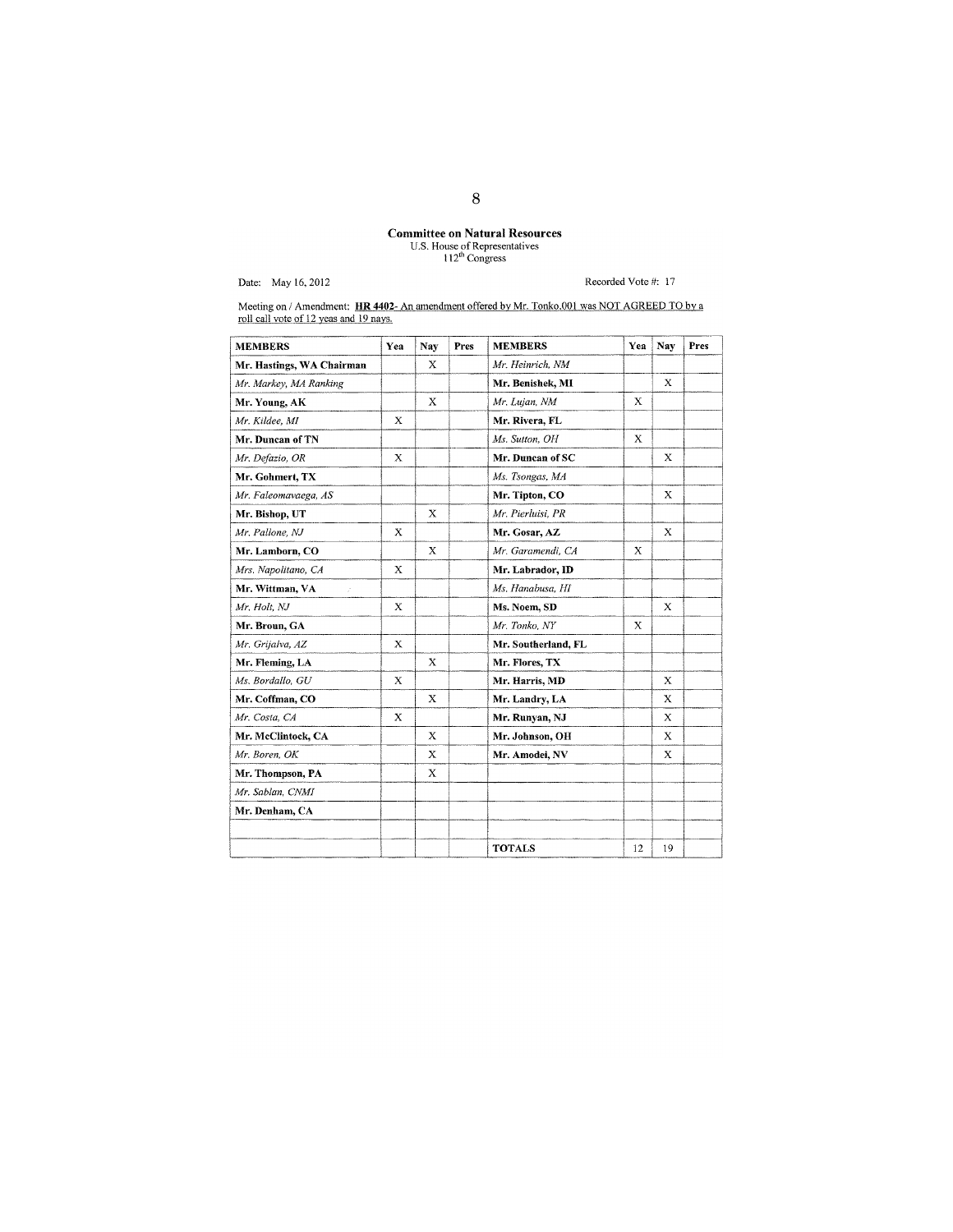Congressman Rush Holt (D–NJ) offered amendment designated Markey.004 to the bill; the amendment was not adopted by a bipartisan roll call vote of 10 to 24, as follows: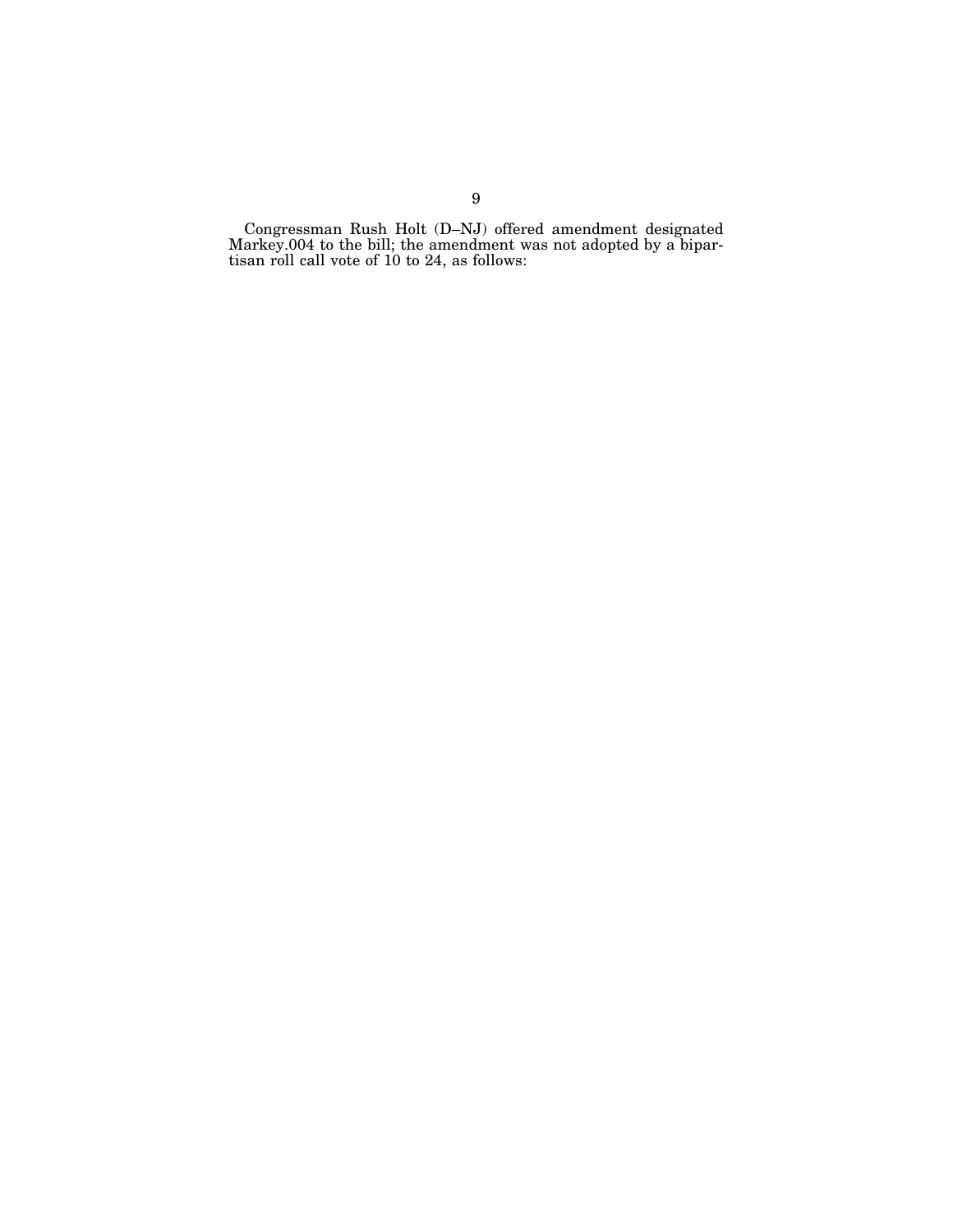# **Committee on Natural Resources**<br>U.S. House of Representatives<br> $112^{th}$  Congress

Date: May 16, 2012

Recorded Vote #: 18

Meeting on / Amendment: **HR 4402** - An amendment offered by Mr. Holt (Markey.004 amendment) was NOT AGREED TO by a roll call vote of 10 yeas and 24 nays.

| <b>MEMBERS</b>            | Yea         | Nay         | Pres | <b>MEMBERS</b>      | Yea | Nay                       | Pres |
|---------------------------|-------------|-------------|------|---------------------|-----|---------------------------|------|
| Mr. Hastings, WA Chairman |             | Х           |      | Mr. Heinrich, NM    |     |                           |      |
| Mr. Markey, MA Ranking    |             |             |      | Mr. Benishek, MI    |     | $\mathbf x$               |      |
| Mr. Young, AK             |             | X           |      | Mr. Lujan, NM       | X   |                           |      |
| Mr. Kildee, MI            | X           |             |      | Mr. Rivera, FL      |     |                           |      |
| Mr. Duncan of TN          |             |             |      | Ms. Sutton, OH      | X   |                           |      |
| Mr. Defazio, OR           |             | X           |      | Mr. Duncan of SC    |     | Х                         |      |
| Mr. Gohmert, TX           |             |             |      | Ms. Tsongas, MA     |     |                           |      |
| Mr. Faleomavaega, AS      |             |             |      | Mr. Tipton, CO      |     | $\mathbf x$               |      |
| Mr. Bishop, UT            |             | X           |      | Mr. Pierluisi, PR   |     |                           |      |
| Mr. Pallone, NJ           | X           |             |      | Mr. Gosar, AZ       |     | X                         |      |
| Mr. Lamborn, CO           |             | X           |      | Mr. Garamendi, CA   | X   |                           |      |
| Mrs. Napolitano, CA       | $\mathbf x$ |             |      | Mr. Labrador, ID    |     |                           |      |
| Mr. Wittman, VA           |             |             |      | Ms. Hanabusa, HI    |     |                           |      |
| Mr. Holt, NJ              | X           |             |      | Ms. Noem, SD        |     | X                         |      |
| Mr. Broun, GA             |             | X           |      | Mr. Tonko, NY       | X   |                           |      |
| Mr. Grijalva, AZ          | $\mathbf x$ |             |      | Mr. Southerland, FL |     |                           |      |
| Mr. Fleming, LA           |             | X           |      | Mr. Flores, TX      |     | $\mathbf{x}$              |      |
| Ms. Bordallo, GU          | $\mathbf x$ |             |      | Mr. Harris, MD      |     | $\boldsymbol{\mathsf{X}}$ |      |
| Mr. Coffman, CO           |             | X           |      | Mr. Landry, LA      |     | $\mathbf x$               |      |
| Mr. Costa, CA             |             | $\mathbf x$ |      | Mr. Runyan, NJ      |     | X                         |      |
| Mr. McClintock, CA        |             | X           |      | Mr. Johnson, OH     |     | X                         |      |
| Mr. Boren, OK             |             | X           |      | Mr. Amodei, NV      |     | X                         |      |
| Mr. Thompson, PA          |             | X           |      |                     |     |                           |      |
| Mr. Sablan, CNMI          |             |             |      |                     |     |                           |      |
| Mr. Denham, CA            |             | X           |      |                     |     |                           |      |
|                           |             |             |      |                     |     |                           |      |
|                           |             |             |      | <b>TOTALS</b>       | 10  | 24                        |      |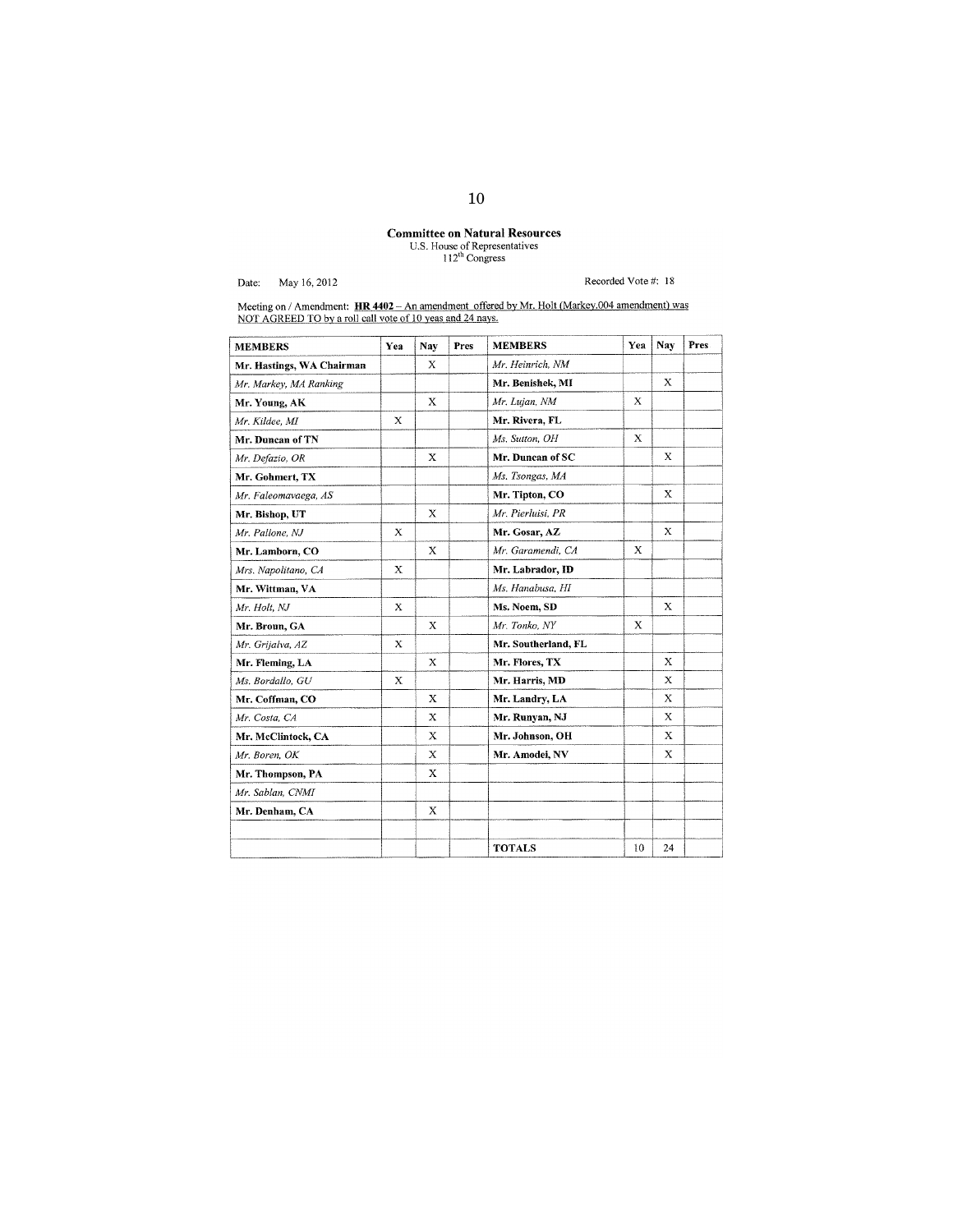The bill, as amended, was then adopted and ordered favorably reported to the House of Representatives by a bipartisan roll call vote of 24 to 12, as follows: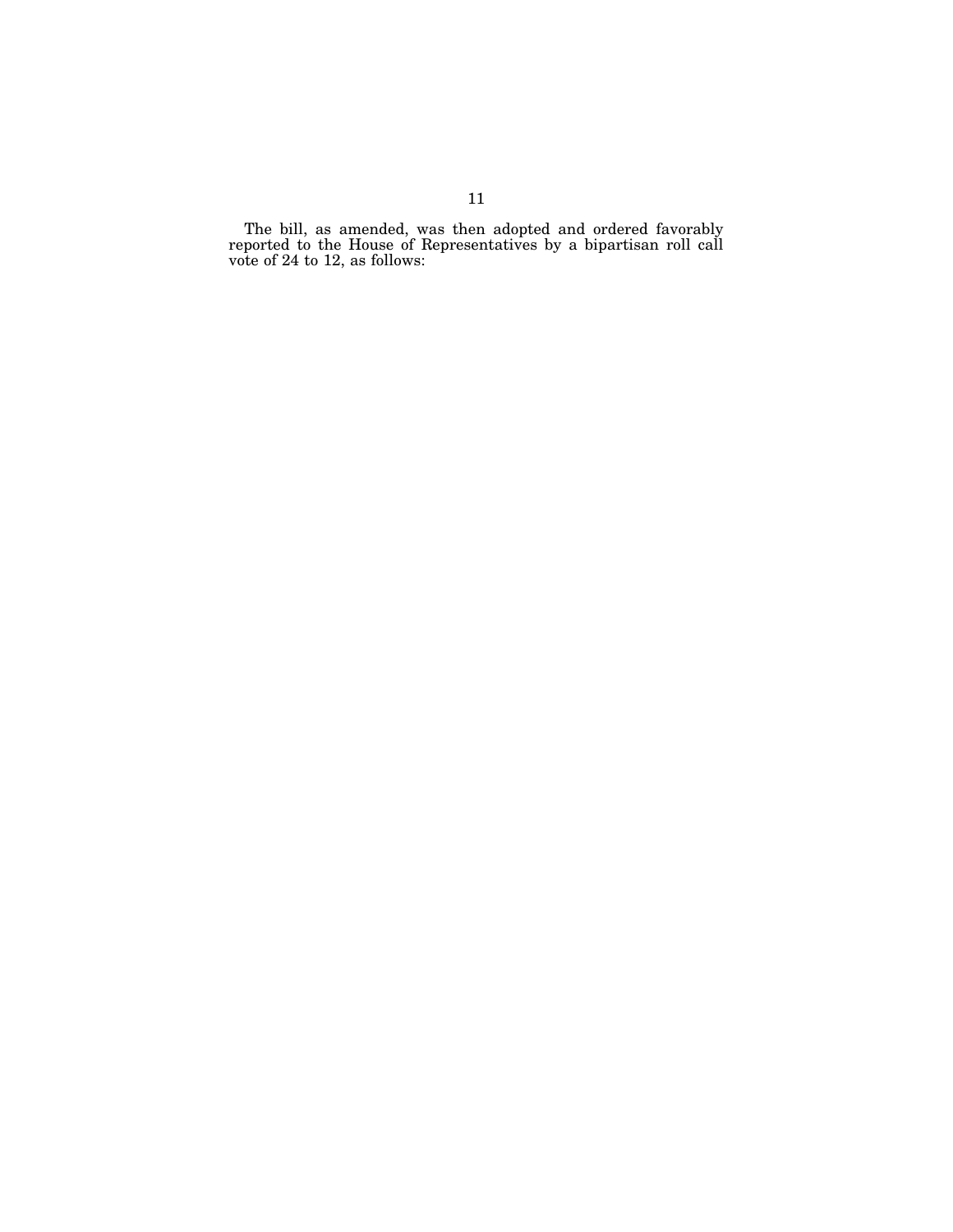# **Committee on Natural Resources**<br>U.S. House of Representatives<br> $112^{\text{th}}$  Congress

Date: May 16, 2012

## Recorded Vote #: 19

Meeting on / Amendment: HR 4402- Adopted and favorably reported to the House of Representatives, as amended, by a roll call vote of 24 yeas and 12 nays.

| <b>MEMBERS</b>            | Yea         | Nav         | Pres | <b>MEMBERS</b>      | Yea         | Nay         | Pres |
|---------------------------|-------------|-------------|------|---------------------|-------------|-------------|------|
| Mr. Hastings, WA Chairman | X           |             |      | Mr. Heinrich, NM    |             |             |      |
| Mr. Markey, MA Ranking    |             | X           |      | Mr. Benishek, MI    | X           |             |      |
| Mr. Young, AK             | X           |             |      | Mr. Lujan, NM       |             | $\mathbf x$ |      |
| Mr. Kildee, MI            |             | X           |      | Mr. Rivera, FL      |             |             |      |
| Mr. Duncan of TN          |             |             |      | Ms. Sutton, OH      |             | $\mathbf x$ |      |
| Mr. Defazio, OR           |             | X           |      | Mr. Duncan of SC    | Х           |             |      |
| Mr. Gohmert, TX           |             |             |      | Ms. Tsongas, MA     |             |             |      |
| Mr. Faleomavaega, AS      |             |             |      | Mr. Tipton, CO      | X           |             |      |
| Mr. Bishop, UT            | X           |             |      | Mr. Pierluisi. PR   |             |             |      |
| Mr. Pallone, NJ           |             | X           |      | Mr. Gosar, AZ       | Х           |             |      |
| Mr. Lamborn, CO           | X           |             |      | Mr. Garamendi. CA   |             | X           |      |
| Mrs. Napolitano, CA       |             | X           |      | Mr. Labrador, ID    |             |             |      |
| Mr. Wittman, VA           |             |             |      | Ms. Hanabusa, HI    |             |             |      |
| Mr. Holt, NJ              |             | X           |      | Ms. Noem, SD        | $\mathbf x$ |             |      |
| Mr. Broun, GA             | X           |             |      | Mr. Tonko, NY       |             | х           |      |
| Mr. Grijalva, AZ          |             | $\mathbf x$ |      | Mr. Southerland, FL | X           |             |      |
| Mr. Fleming, LA           | $\mathbf x$ |             |      | Mr. Flores, TX      | $\mathbf x$ |             |      |
| Ms. Bordallo, GU          |             | X           |      | Mr. Harris, MD      | $\mathbf x$ |             |      |
| Mr. Coffman, CO           | X           |             |      | Mr. Landry, LA      | $\mathbf x$ |             |      |
| Mr. Costa, CA             | X           |             |      | Mr. Runyan, NJ      | X           |             |      |
| Mr. McClintock, CA        | $\mathbf x$ |             |      | Mr. Johnson, OH     | X           |             |      |
| Mr. Boren, OK             | $\mathbf X$ |             |      | Mr. Amodei, NV      | X           |             |      |
| Mr. Thompson, PA          | X           |             |      |                     |             |             |      |
| Mr. Sablan, CNMI          |             |             |      |                     |             |             |      |
| Mr. Denham, CA            | X           |             |      |                     |             |             |      |
|                           |             |             |      |                     |             |             |      |
|                           |             |             |      | <b>TOTALS</b>       | 24          | 12          |      |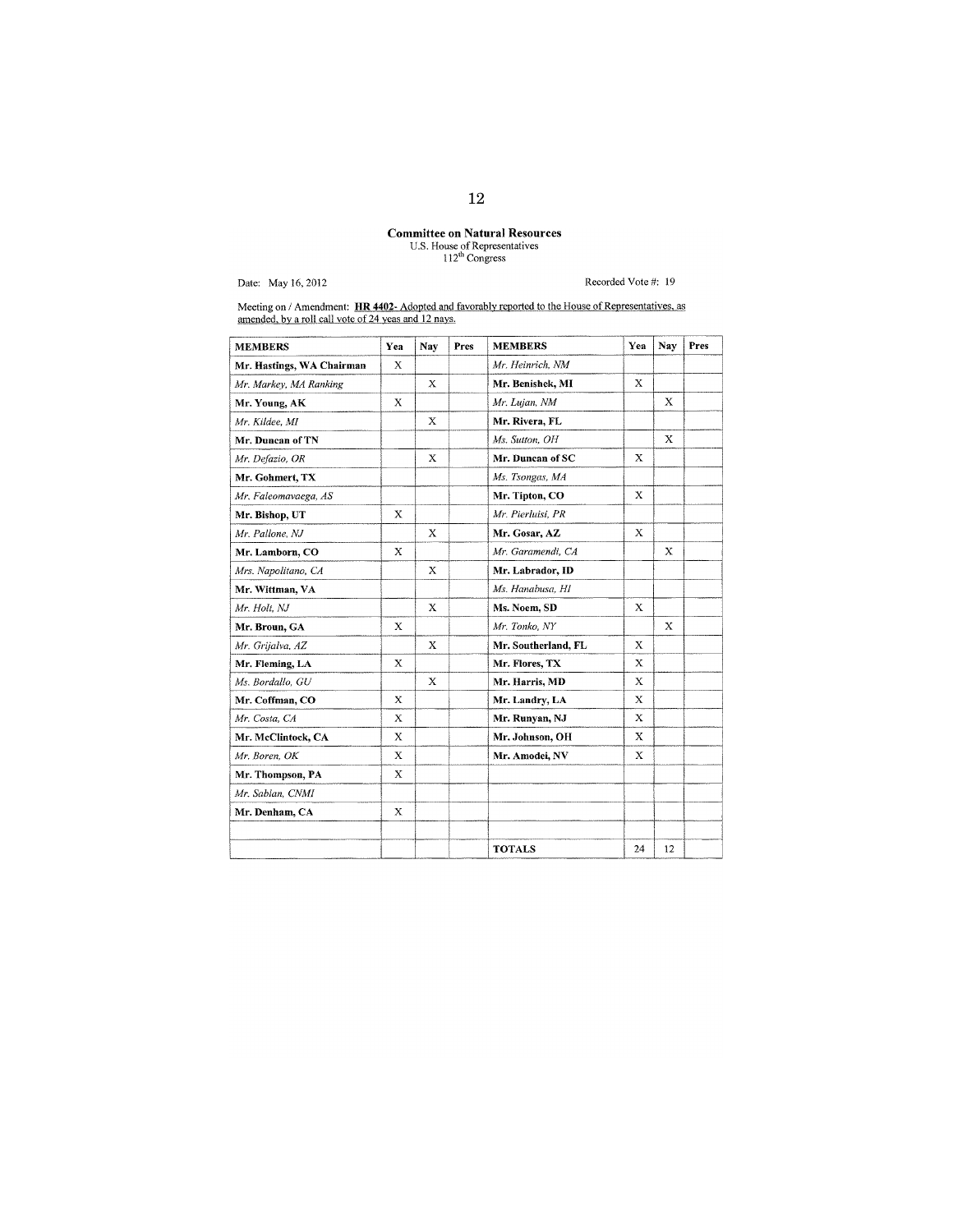## *Section 1. Short title*

The title of the bill is the ''National Strategic and Critical Minerals Production Act of 2012.''

#### *Section 2. Findings*

Section 2 finds that the industrialization of China and India has driven demand for non-fuel mineral commodities, sparking a period of resource nationalism exemplified by China's reduction in exports of rare-earth elements, elements necessary for telecommunications, military technologies, health-care technologies, and conventional and renewable energy technologies.

Further, the availability of minerals and metals are essential for economic growth, national security, technological innovation, and the manufacturing and agricultural supply chain.

Finally, in the 2012 Ranking of Countries for Mining Investment, out of 25 major mining countries, the United States ranked last with Papua New Guinea in permitting delays, and towards the bottom regarding government take and social issues affecting mining.

## *Section 3. Definitions*

This section defines ''strategic and critical minerals'' as those that are necessary for national defense and national security requirements; for the nation's energy infrastructure including pipelines, refining capacity, electrical power generation and transmission, and renewable energy production; to support domestic manufacturing, agriculture, housing, telecommunications, healthcare and transportation infrastructure; and for the nation's economic security and balance of trade.

## Title I. Development of Domestic Sources of Strategic and Critical Minerals

# *Section 101. Improving development of strategic and critical minerals*

Section 101 states that those domestic mines that provide strategic or critical minerals shall be treated as an ''infrastructure project'' as laid out in the President's Executive Order ''Improving Performance of Federal Permitting and Review of Infrastructure Projects,'' dated March 22, 1012.

# *Section 102. Responsibilities of the lead agency*

This section outlines responsibilities for the lead agency responsible for issuing mineral exploration or mine permits. Specifically, these include the identification of a project lead to coordinate with stakeholders, cooperating agencies and project proponents to minimize delays, set and adhere to timelines and schedules for completion of reviews, to establish clear permitting goals and to track progress in meeting those goals.

It also provides for some NEPA relief if the lead agency and/or state agency have procedural and substantive safeguards built into their permitting process to ensure that environmental safeguards are taken into account. Further, it requires the lead agency to enhance government coordination on permitting and review by avoid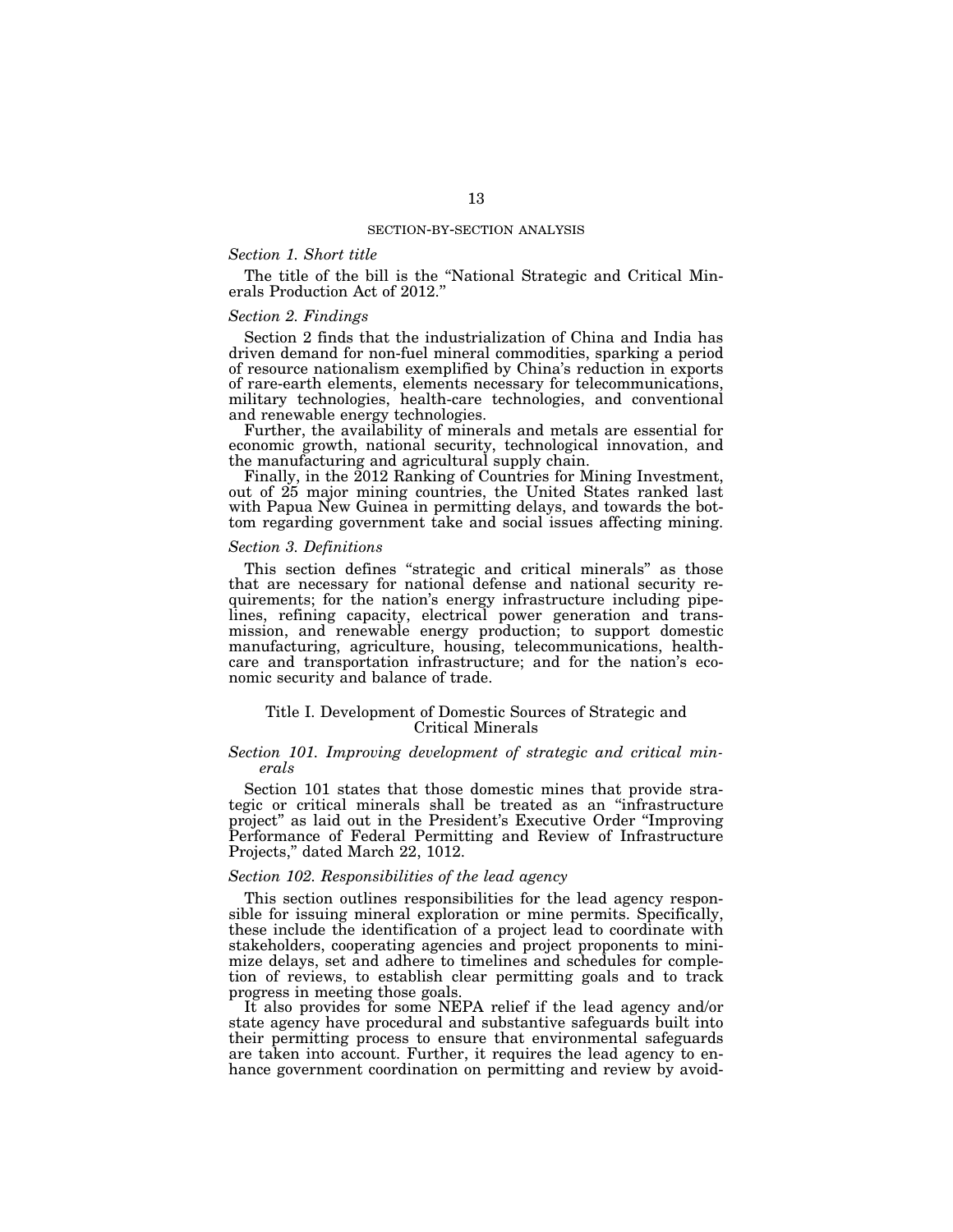ing duplicative reviews, minimizing paperwork and engaging other agencies and stakeholders early in the process.

In addition, a project proponent can request that the project lead enter into an agreement that lays out a timeline for permit review process. The review process cannot exceed more than 30 months unless the signatories to the agreement agree to an extension of time. The lead agency only has to address agency or public comments that were submitted during any public comment period. Lastly, this section restates current bonding requirements.

# *Section 103. Conservation of the resource*

Section 103 contains a "conservation of the resource" provision, providing that the responsibility of the lead agency is to maximize the development of the resource, while mitigating for environmental impacts so that more of the mineral resource can be brought to the market place.

# *Section 104. Federal Register process for mineral exploration and mining projects*

This section reforms the process currently practiced by the Department of the Interior for placing and reviewing Federal Register notices for mineral exploration and mining projects that currently adds months and even years to the permitting process.

#### Title II. Judicial Review of Agency Actions Relating to Exploration and Mining Permits

#### *Section 201. Definitions for title*

Section 201 defines "covered civil action" as one containing a claim under section 702 of title 5, United States Code, regarding agency action affecting a mineral exploration or mine permit.

#### *Sec. 202. Timely filings*

This section provides a 60-day window for parties to file a civil action affecting a covered civil action.

#### *Section 203. Expedition in hearing and determining the action*

Section 203 requires the court to hear and determine any covered action as expeditiously as possible.

## *Section 204. Limitation on prospective relief.*

This section limits prospective relief unless the relief is narrowly drawn, is necessary to correct a violation of a legal requirement and is the least intrusive means to correct the violation.

# *Section 205. Limitation on attorneys' fees*

Section 205 provides that civil actions under the Equal Access to Justice Act are not allowed for covered civil actions and the federal government cannot pay for attorney's fees, expenses or court costs.

#### COMMITTEE OVERSIGHT FINDINGS AND RECOMMENDATIONS

Regarding clause  $2(b)(1)$  of rule X and clause  $3(c)(1)$  of rule XIII of the Rules of the House of Representatives, the Committee on Natural Resources' oversight findings and recommendations are reflected in the body of this report.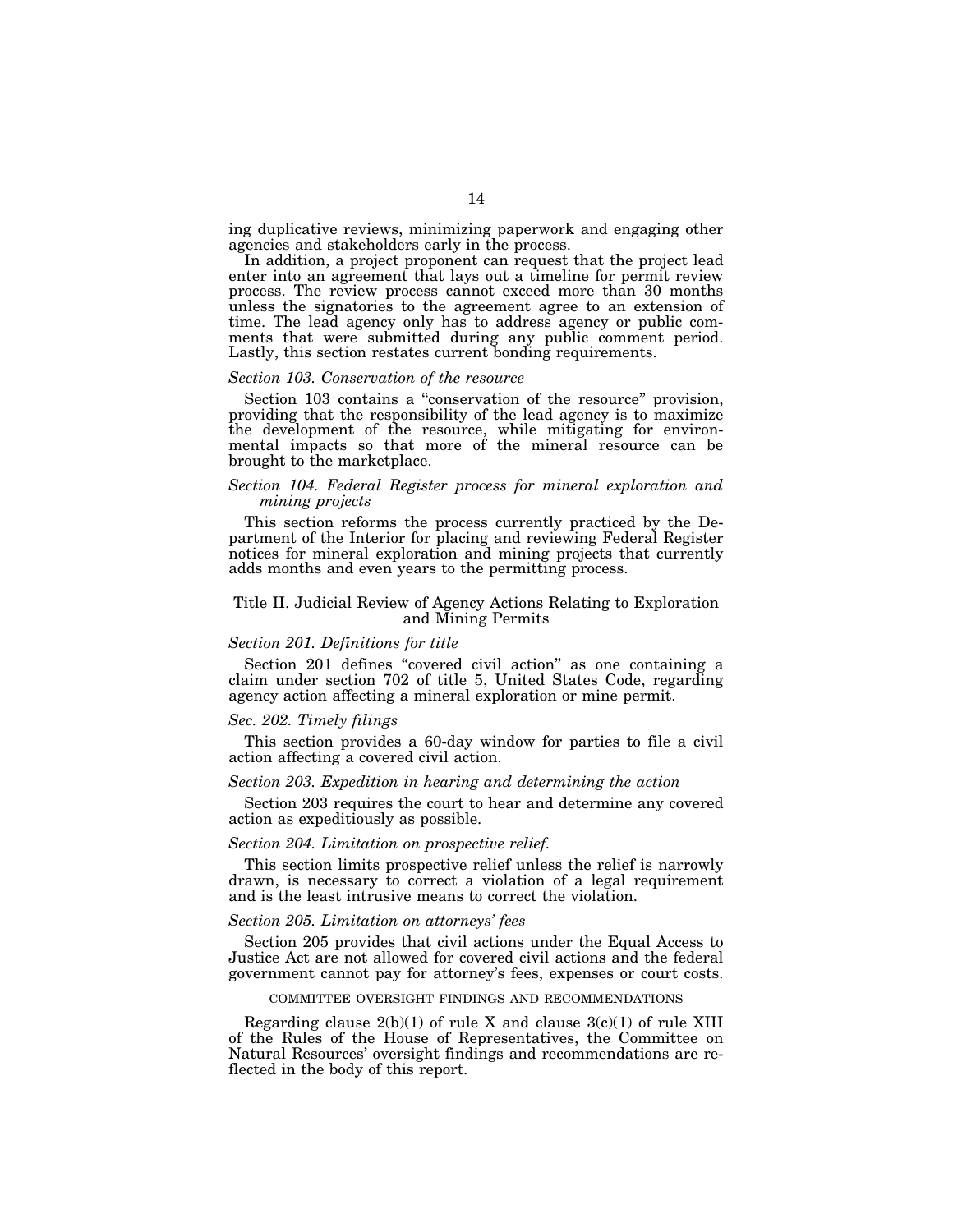#### COMPLIANCE WITH HOUSE RULE XIII

1. Cost of Legislation. Clause 3(d)(1) of rule XIII of the Rules of the House of Representatives requires an estimate and a comparison by the Committee of the costs which would be incurred in carrying out this bill. However, clause  $3(d)(2)(B)$  of that rule provides that this requirement does not apply when the Committee has included in its report a timely submitted cost estimate of the bill prepared by the Director of the Congressional Budget Office under section 402 of the Congressional Budget Act of 1974. Under clause 3(c)(3) of rule XIII of the Rules of the House of Representatives and section 403 of the Congressional Budget Act of 1974, the Committee has received the following cost estimate for this bill from the Director of the Congressional Budget Office:

# *H.R. 4402—National Strategic and Critical Minerals Production Act of 2012*

CBO estimates that implementing H.R. 4402 would have no significant impact on the federal budget. Enacting the bill could reduce mandatory payments for attorneys' fees over the 2013–2022 period; therefore, pay-as-you-go procedures apply. However, CBO estimates that any such impacts would be minimal. Enacting the bill would not affect revenues.

The bill would require the Bureau of Land Management (BLM) and the Forest Service to take certain actions aimed at streamlining the process for obtaining permits to extract minerals from federal lands. Based on information from the affected agencies, CBO estimates that the streamlining provisions would have no significant budgetary effect because those agencies are performing most of those activities under current law. The bill also would direct the agencies to expedite the publishing of notices in the Federal Register related to mineral exploration and mining projects. Based on information provided by BLM, CBO estimates that implementing that provision would cost less than \$300,000 a year, assuming appropriation of the necessary amounts. Those funds would be used to hire additional employees to allow the affected agencies to meet the timelines established in the bill.

Finally, H.R. 4402 would exempt lawsuits that affect mineral production on federal lands from the Equal Access to Justice Act. Based on information from the Government Accountability Office, CBO estimates that over the next 10 years, the U.S. Treasury will make payments totaling less than \$50,000 a year on behalf of the Department of the Interior and the Forest Service as a result of such lawsuits. Thus, we estimate that enacting the bill would result in a minimal decrease in direct spending for attorneys' fees over the 2013–2022 period.

H.R. 4402 contains no intergovernmental or private-sector mandates as defined in the Unfunded Mandates Reform Act and would not affect the budgets of state, local, or tribal governments.

The CBO staff contact for this estimate is Jeff LaFave. The estimate was approved by Theresa Gullo, Deputy Assistant Director for Budget Analysis.

2. Section 308(a) of Congressional Budget Act. As required by clause  $3(c)(2)$  of rule XIII of the Rules of the House of Representatives and section 308(a) of the Congressional Budget Act of 1974,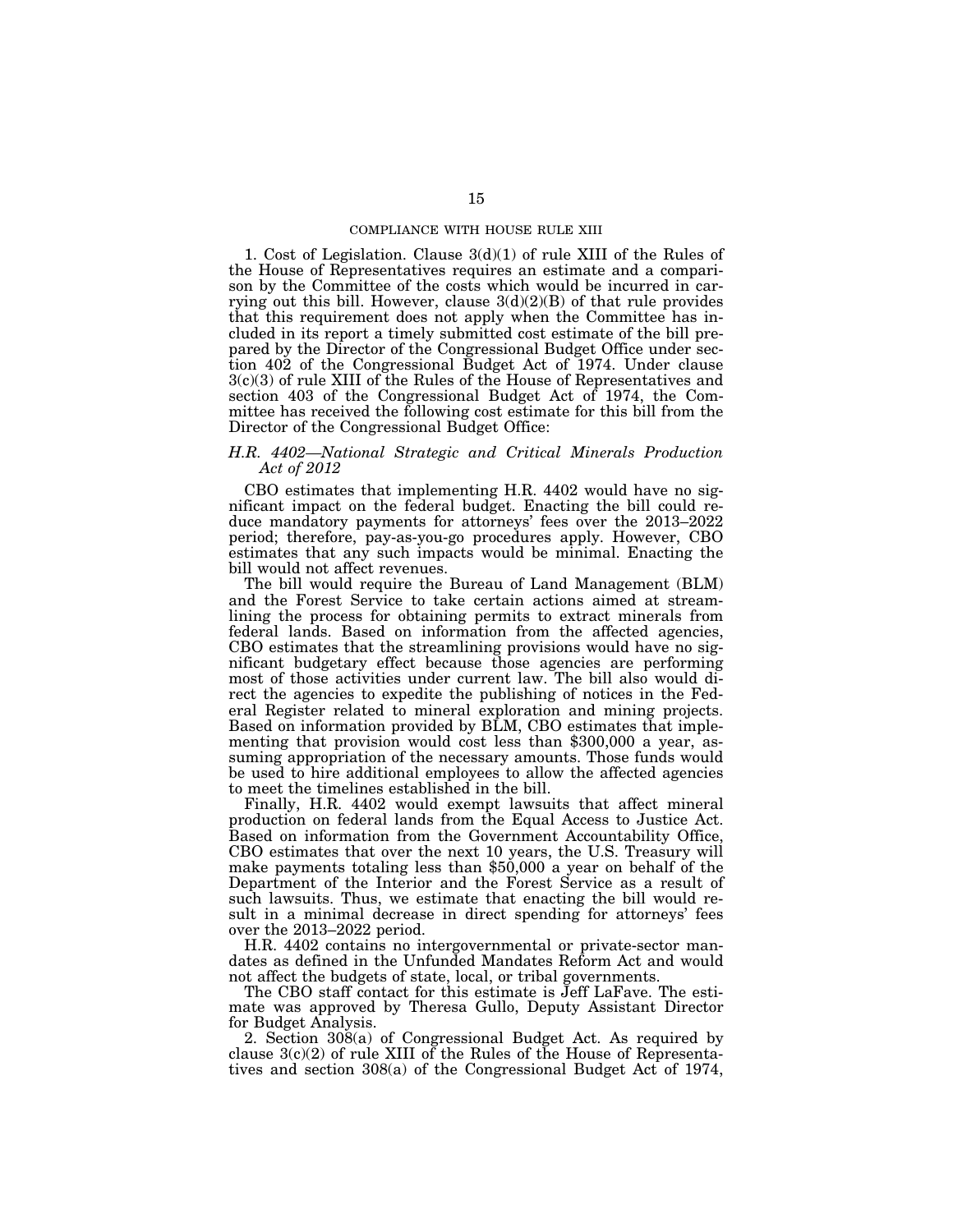this bill does not contain any new budget authority, spending authority, credit authority, or an increase or decrease in revenues or tax expenditures. CBO estimates that implementing H.R. 4402 would have no significant impact on the federal budget. Enacting the bill could reduce mandatory payments for attorneys' fees over the 2013–2022 period; therefore, pay-as-you-go procedures apply. However, CBO estimates that any such impacts would be minimal.

3. General Performance Goals and Objectives. As required by clause 3(c)(4) of rule XIII, the general performance goal or objective of this bill, as ordered reported, is to require the Secretary of the Interior and the Secretary of Agriculture to more efficiently develop domestic sources of the minerals and mineral materials of strategic and critical importance to United States economic and national security and manufacturing competitiveness.

#### EARMARK STATEMENT

This bill does not contain any Congressional earmarks, limited tax benefits, or limited tariff benefits as defined under clause 9(e), 9(f), and 9(g) of rule XXI of the Rules of the House of Representatives.

#### COMPLIANCE WITH PUBLIC LAW 104–4

This bill contains no unfunded mandates.

#### PREEMPTION OF STATE, LOCAL OR TRIBAL LAW

This bill is not intended to preempt any State, local or tribal law.

## CHANGES IN EXISTING LAW

If enacted, this bill would make no changes in existing law.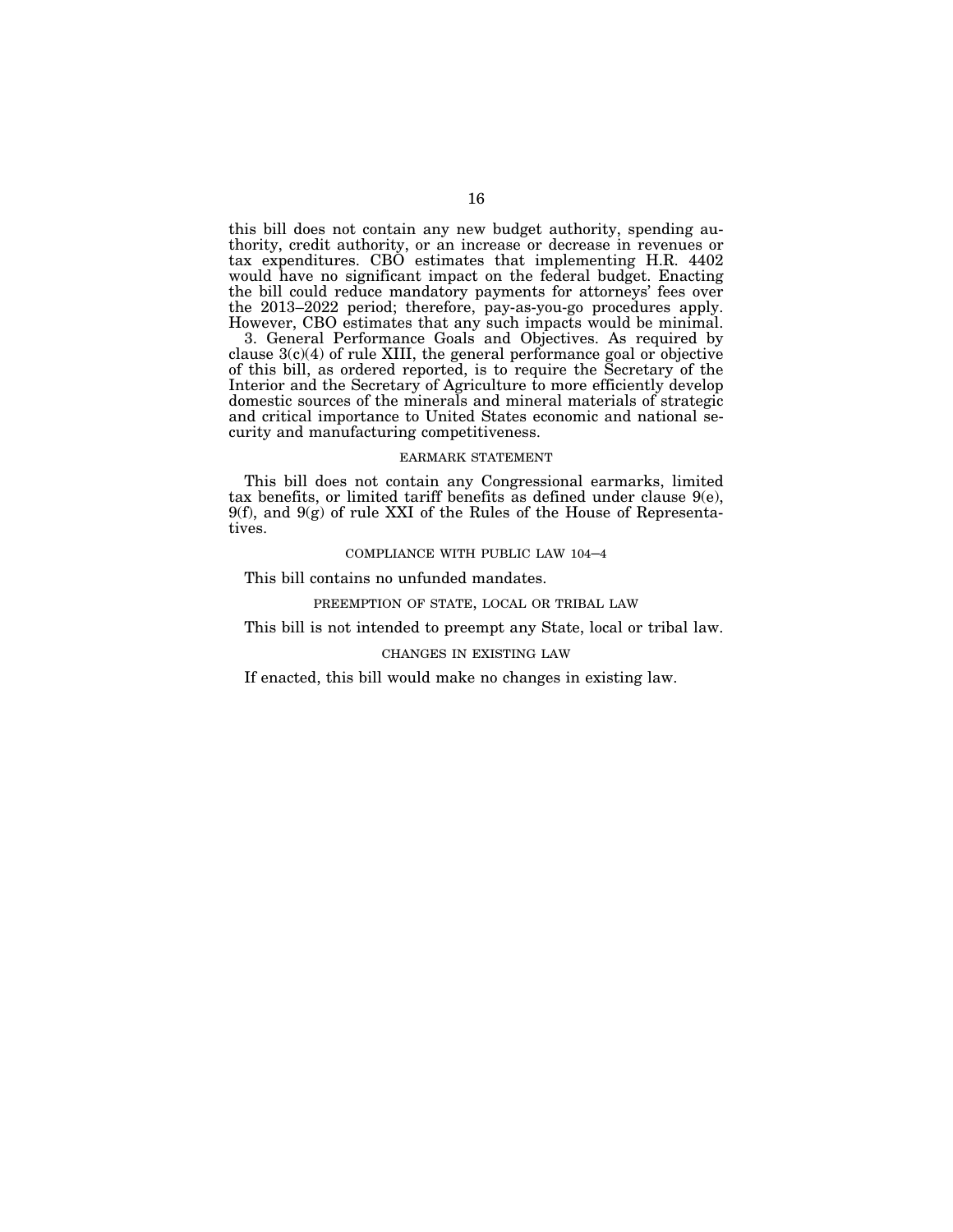APPENDIX I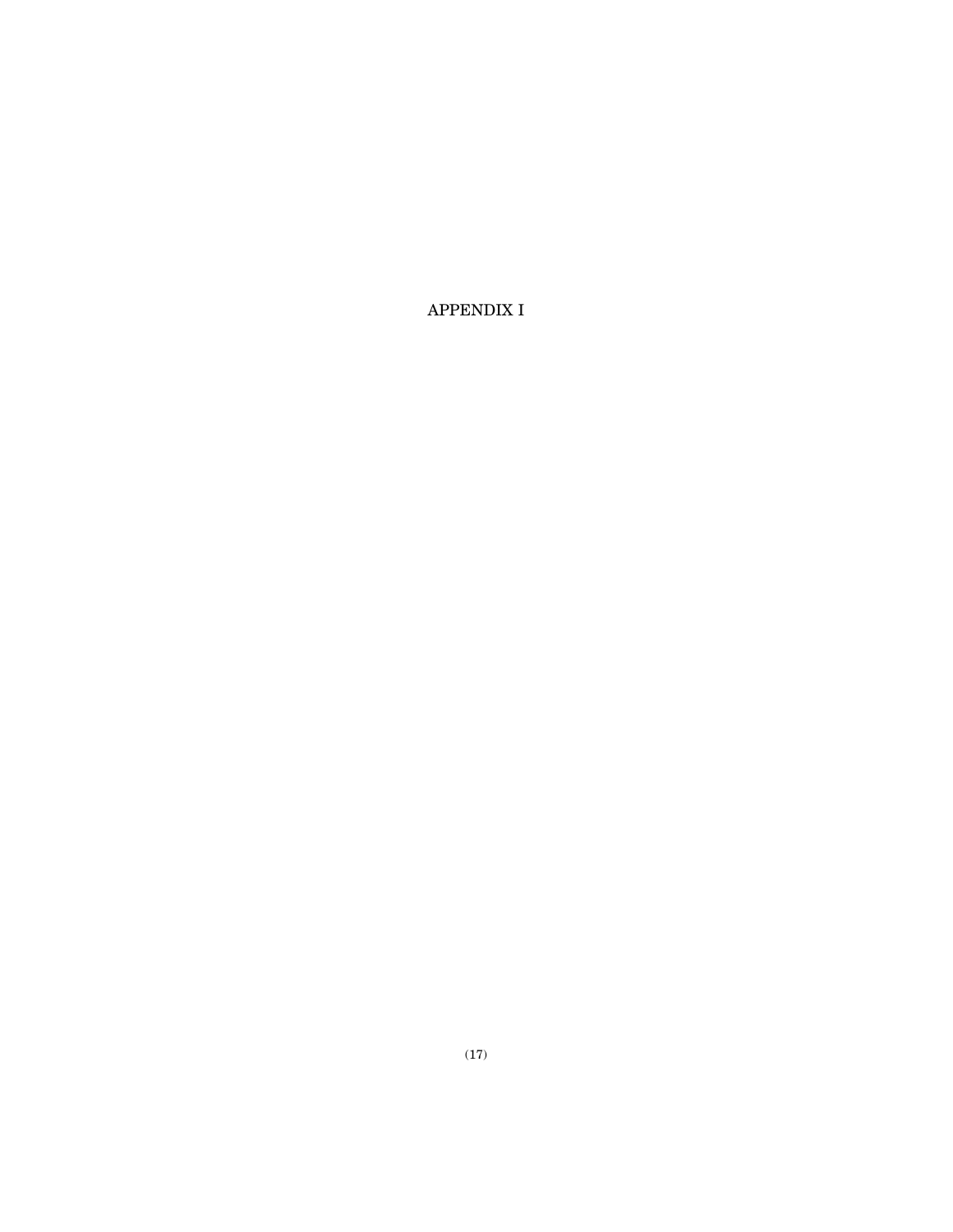# 2011 U.S. NET IMPORT RELIANCE FOR SELECTED NONFUEL MINERAL MATERIALS

 $\hat{\kappa}$ 

<u>Major Import Sources (2007–10)</u><br>Morocco, China, Belgium<br>Canada, Zimbabwe<br>Jamaida, Brazil, Guinea, Australia <u>Commodity</u><br>ARSENC (moxide)<br>ASBESTOS<br>BAUXITE and ALUMNA Percent  $300$  $\frac{100}{100}$ BAUXITE and ALUM<br>CESIUM<br>FLUORSPAR<br>GRAPHITE (natural)  $\frac{100}{100}$ <br>100<br>100 Canada Canada<br>Mexico, China, South Africa, Mongolia<br>China, Mexico, Canada, Brazi China, Mekoo, Canada, Israel<br>China, Canada, Japan, Belgium<br>South Africa, Gabon, China, Australia<br>China, Brazil, Belgium, India<br>Brazil, Canada, Germany, Russia<br>China, Japan, Russia<br>China, Japan, Russia  $\begin{array}{r} 100 \\ 100 \\ 100 \\ 100 \\ 100 \\ \end{array}$ **INDO MA** TRUNDRI<br>MANGANESE NAMOANESE<br>MCA, sheet (natural)<br>NICEIUM (ookumbium)<br>QUARTZ CRYSTAL (industrial)<br>RARE EARTHC  $^{100}_{100}$ RUBIDIUM<br>SCANDIUM<br>STRONTIUM<br>TANTALUM 100<br>100<br>100<br>100 Canada Canada<br>China<br>Mexico, Germany, Kazakhstan, Australia<br>Russia, Germany, Kazakhstan THALL FIRE THORIUM<br>YTTRIUM<br>GALLIUM France, India, Canada, United Kingdom  $500$ 38885 r rance, maar, Canada, Grined Angoon.<br>China, Japan, France, United Kingdom<br>Germany, Canada, United Kingdom, China. Gemany, Canada, United Kingdom, China<br>Chile, Japan<br>Brisel, India, Belgium, South Africa<br>China, Belgium, Russia, Gemany<br>China, Belgium, Russia, Gemany<br>China, Ireland, Republic of Korea, Russia<br>Gemany, South Africa, United K **IODINE**<br>GEMSTONES **GERMANNUM** 33335 ullanancum<br>Bismuth<br>Diamono (dust, get and powder)<br>FLATINUM Germany, Solom Amea, umited hingdom, Canada<br>Chile, Nebherlands, Germany<br>Chile, Nebherlands, Germany<br>Brazzi, China, Italy, Torkey<br>Canada, Belarus, Russia<br>Rep. of Korea, Canada, Austria, Czech Republic **ANTIMONY** AMIRACH<br>STONE (dimension)<br>POTASH<br>VANADILAM 釘餅 83<br>80 rtep, or norea, Canadas, Austria,<br>China, Brazil, Vietnam, Norway<br>Paru, Bolivia, Indonesia, China<br>China, Norway, Russia, Canada<br>Mexico, Canada, Peru, Chile<br>Canada, Peru, Mexico, Ireland<br>Canada, Peru, Mexico, Ireland BARITE 78万75万75万 EARLIE<br>SILICON CARBIDE<br>TIN<br>COBALT **SILVER Zinic** Canada, Peru, Mexico, Ireland<br>Kazakhstan, Japan, China, Russia<br>South Africa, Australia, Canada, Mozambique<br>Canada<br>South Africa, Kazakhstan, Russia, China<br>Russia, South Africa, United Kingdom, Norway 23NO<br>TITANNUM (sponge)<br>TITANNUM MINERAL CONCENTRATES 68<br>PEAT 63<br>CHROMIUM 60 103<br>58<br>58 PALLADIUM PALLADRIM<br>MAGNESRIM COMPOUNDS<br>NICKEL<br>SILICON (ferrosidon)<br>NITROGEN (fixed), AMMONIA<br>GARNET (industris) Russia, South Afna, United Kingdom, Norway<br>China, Canada, Brazil, Austria<br>China, Canada, Russia, Nustria<br>China, Russia, Venezuela, Canada<br>China, Russia, Venezuela, Canada<br>Imiridad and Tobago, Russia, Canada, Ukraine<br>Meiroo 经收集性经济的的法律 经经济的法律 GOLD. TUNGSTEN<br>COPPER wiekou, canada, calombia, Pero<br>China, Bolivia, Canada, Germany<br>Chile, Canada, Peru, Mexico UUFFER<br>MAGNESIUM METAL<br>PERLITE<br>SULFUR Greece<br>Canada, Mexico, Venezuela SALT<br>BERYLIKM Canada, Chile, Mexico, The Bahamas<br>Russia, Kazakhstan, Japan, Russia een rucken<br>MICA, serap and flake (natural)<br>VERMICULITE<br>ALUMINUM ruessa, ruesselanuel Japani, ruessa<br>Canada, China, India<br>China, South Africa, Australia, Brazil<br>Canada, Russia, China, Mexico<br>Canada, Mexico, Spain GYPSLAN Canada, Mesooo, Spain<br>Morocco, Peru<br>Canada, European Union, China, Mexico<br>Japan, Canada, South Africa, Italy<br>Canada, China, Republic of Korea, Mexico<br>Greece, Mexico, Iceland, Mortserrat OTEOWN<br>PHOSPHATE ROCK  $\frac{13}{9}$ PROSPRATE ROCK<br>IRON and STEEL<br>IRON and STEEL SLAG<br>CEMENT<br>PUMICE  $\frac{8}{3}$ **TILLE**  $\Theta$  or Cotswana, South Africa, Russia, Namibia<br>Botswana, South Africa, Russia, Namibia<br>Canada, Mexico, The Bahamas DIAMOND (natural industrial stone) Listenchio (usure<br>STONE (crushed)

<sup>1</sup>In descending order of import share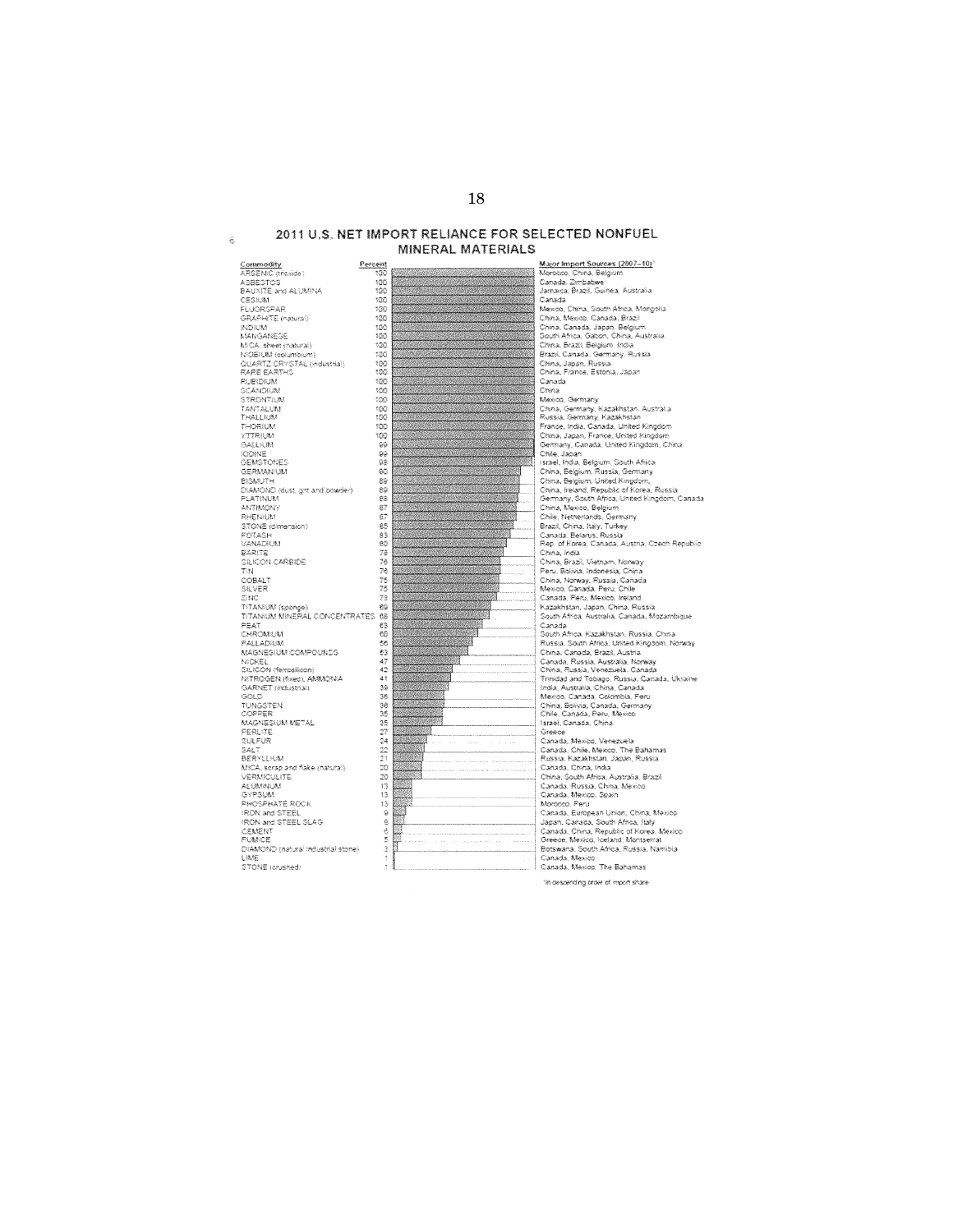# APPENDIX II: COMMITTEE LETTERS

HOUSE OF REPRESENTATIVES, COMMITTEE ON THE JUDICIARY, *Washington, DC, June 14, 2012.* 

HanD–delivered.

Hon. DOC HASTINGS,

*Chairman, Committee on Natural Resources, Longworth House Office Building, Washington, DC.* 

DEAR CHAIRMAN HASTINGS: I am writing with respect to H.R. 4402, the "National Strategic and Critical Minerals Production Act of 2012,'' which the Committee on Natural Resources reported favorably, as amended, on May 16, 2012. As a result of your having consulted with us on provisions in H.R. 4402 that fall within the Rule X jurisdiction of the Committee on the Judiciary, I agree to discharge our Committee from further consideration of this bill so that it may proceed expeditiously to the House floor for consideration.

The Judiciary Committee takes this action with our mutual understanding that by foregoing consideration of H.R. 4402 at this time, we do not waive any jurisdiction over subject matter contained in this or similar legislation, and that our Committee will be appropriately consulted and involved as the bill or similar legislation moves forward so that we may address any remaining issues in our jurisdiction. Our Committee also reserves the right to seek appointment of an appropriate number of conferees to any House-Senate conference involving this or similar legislation, and asks that you support any such request.

I would appreciate a response to this letter confirming this understanding with respect to H.R. 4402, and would ask that a copy of our exchange of letters on this matter be included in the Congressional Record during Floor consideration of H.R. 4402.

Sincerely,

LAMAR SMITH, *Chairman.* 

HOUSE OF REPRESENTATIVES, COMMITTEE ON NATURAL RESOURCES, *Washington, DC, June 14, 2012.* 

Hon. LAMAR SMITH, *Chairman, Committee on the Judiciary, Rayburn HOB, Washington, DC.* 

DEAR MR. CHAIRMAN: Thank you for your letter regarding H.R. 4402, the National Strategic and Critical Minerals Production Act of 2012. As you know, the Committee on Natural Resources ordered reported the bill by a bipartisan vote on May 16, 2012. I appreciate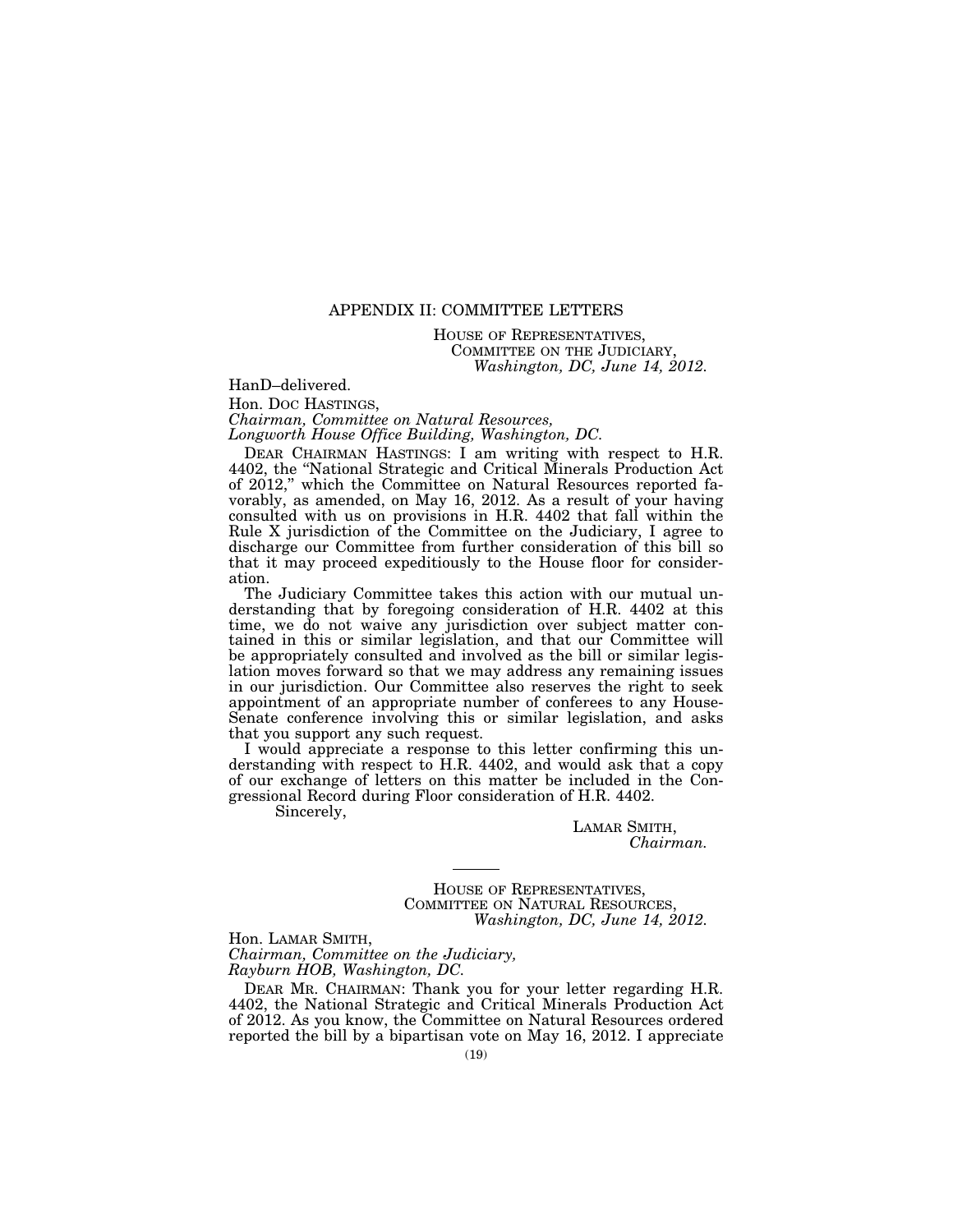your support in bringing this legislation before the House of Representatives, and accordingly, understand that the Committee on the Judiciary will forego action on the bill.

The Committee on Natural Resources concurs with the mutual understanding that by foregoing consideration of H.R. 4402 at this time, the Committee on the Judiciary does not waive any jurisdiction over the subject matter contained in this or similar legislation. In addition, should a conference on the bill be necessary, I would support your request to have the Committee on the Judiciary represented on the conference committee. Finally, I would be pleased to include your letter and this response in the bill report filed by the Committee on Natural Resources, as well as in the Congressional Record during floor consideration, to memorialize our understanding.

Thank you for your cooperation.

Sincerely,

DOC HASTINGS, *Chairman.*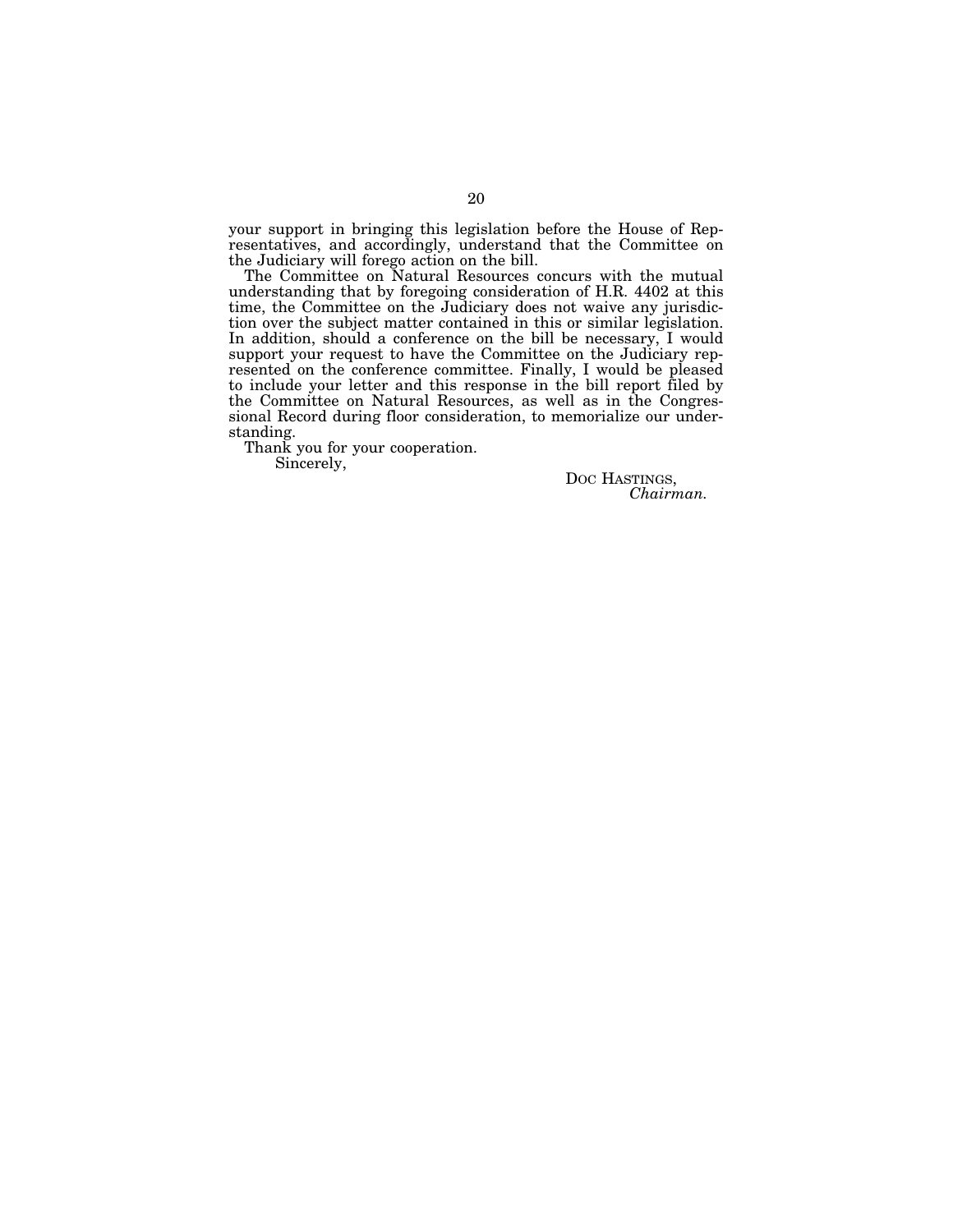#### APPENDIX III: DISSENTING VIEWS

## DISSENTING VIEWS—H.R. 4402: NATIONAL STRATEGIC AND CRITICAL MINERALS PRODUCTION ACT OF 2012

We oppose H.R. 4402 because despite the bill's title, it has almost nothing to do with rare earths and other strategic and critical minerals. In fact, under the guise of promoting the development of minerals critical to U.S. national security, this legislation would dramatically reshape virtually all mining on public lands for nearly all minerals.

H.R. 4402 is so broadly drafted that it would reduce or eliminate proper review under the National Environmental Policy Act (NEPA) for almost all types of mines on public lands—including hardrock mines such as silver and uranium; it could limit proper review of mines for minerals that are not remotely critical such as sand or gravel and it would even potentially apply to coal mines. There is virtually no type of mine that would be excluded from the truncated environmental review envisioned by this bill, where the mining industry, rather than the Interior Department, would be able to determine the time available for important environmental reviews.

Moreover, according to Natural Resources Democratic staff analysis of data provided by the BLM for hardrock mines on public lands for which we have complete data, the average time it takes to approve a plan of operation for a mine has actually decreased under the Obama Administration. According to the BLM data, plans of operation for hardrock mines are being approved roughly 17 percent more quickly under the Obama Administration than under the Bush Administration. Despite industry claims, 82 percent of plans of operation are approved within three years under the Obama Administration and according to the BLM, ''it takes on average four years to approve a mining plan of operations for a large mine (more than 1,000 acres) on public lands.''

We should be working together to formulate a strategy to develop our rare earth and other critical minerals, not giving additional handouts to an industry that can already extract billions of dollars in valuable minerals from public lands without paying a dime in royalties to taxpayers. Promoting the development of minerals that are critical to core national priorities and genuinely susceptible to supply disruption, like rare earth elements, should be an area where Democrats and Republicans can work together.

Rare earth elements are indispensable to a wide range of military, electronic, and industrial applications, as well as a variety of clean energy technologies, such as wind turbines, hybrid vehicles, solar panels and energy efficient light bulbs. There are currently few or no ready substitutes for these minerals in industry, and